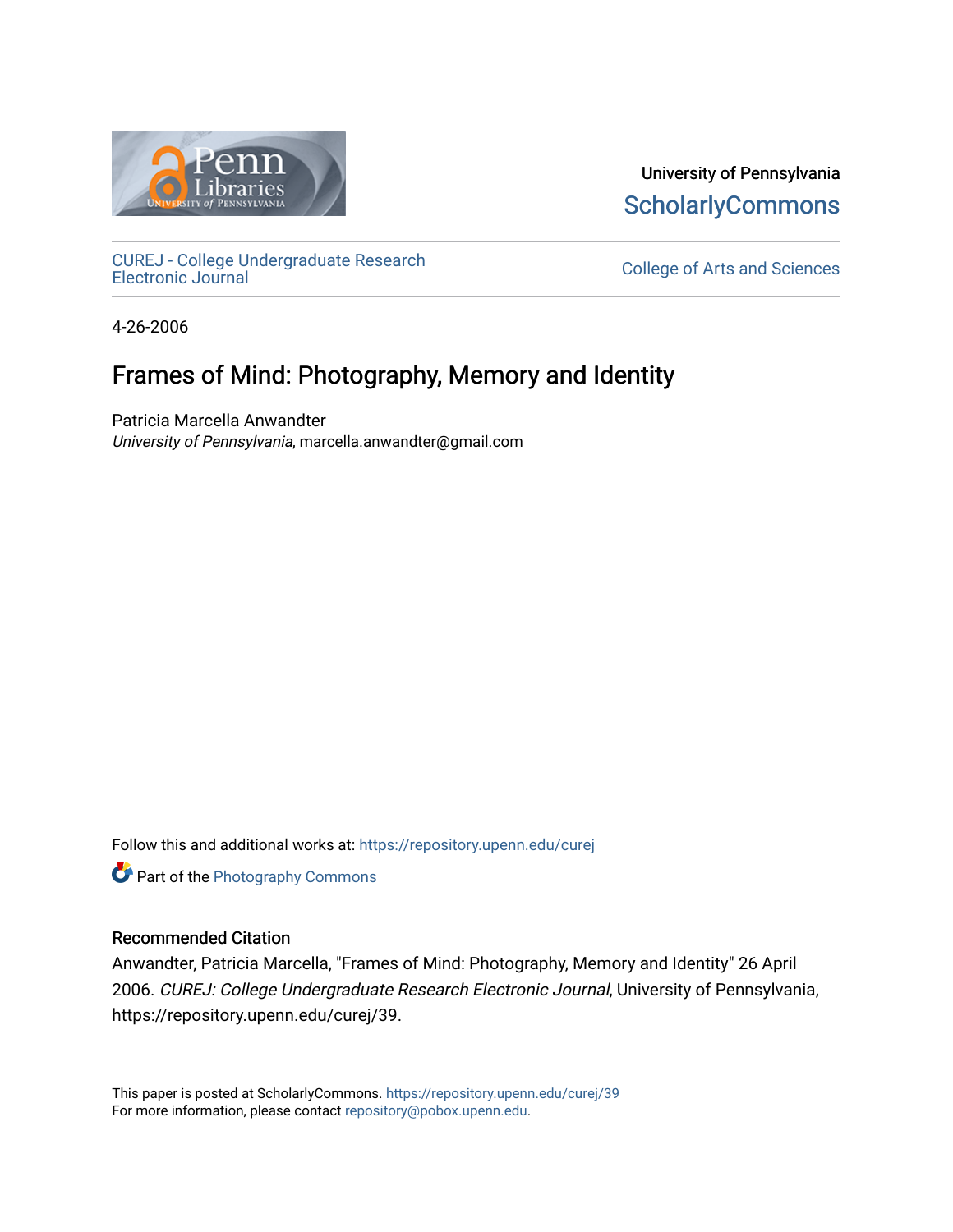## Frames of Mind: Photography, Memory and Identity

#### **Abstract**

From "Introduction": Through my sculptural installation, "Frames of Mind," I have sought to explore the themes concerning the dynamic construction of memory. What do we choose to remember and how do we reinforce it? Who are we in relationship to who we were? Working with a collection of over five hundred images accumulated throughout my life, I have reinvestigated the images and their interrelationship with one another. Through the dynamic form of the installation and the subtlety of the images, the piece seeks to encourage active engagement of the viewer, as he or she is constantly shifting his or her perspective in relationship to the images, selecting which images to attend to, and how to instill these fragmented impressions with the meaning of a unified experience.

#### Keywords

Photography, Memory, Identity, Colette Copeland, Colette, Copeland, Visual Studies

**Disciplines** Photography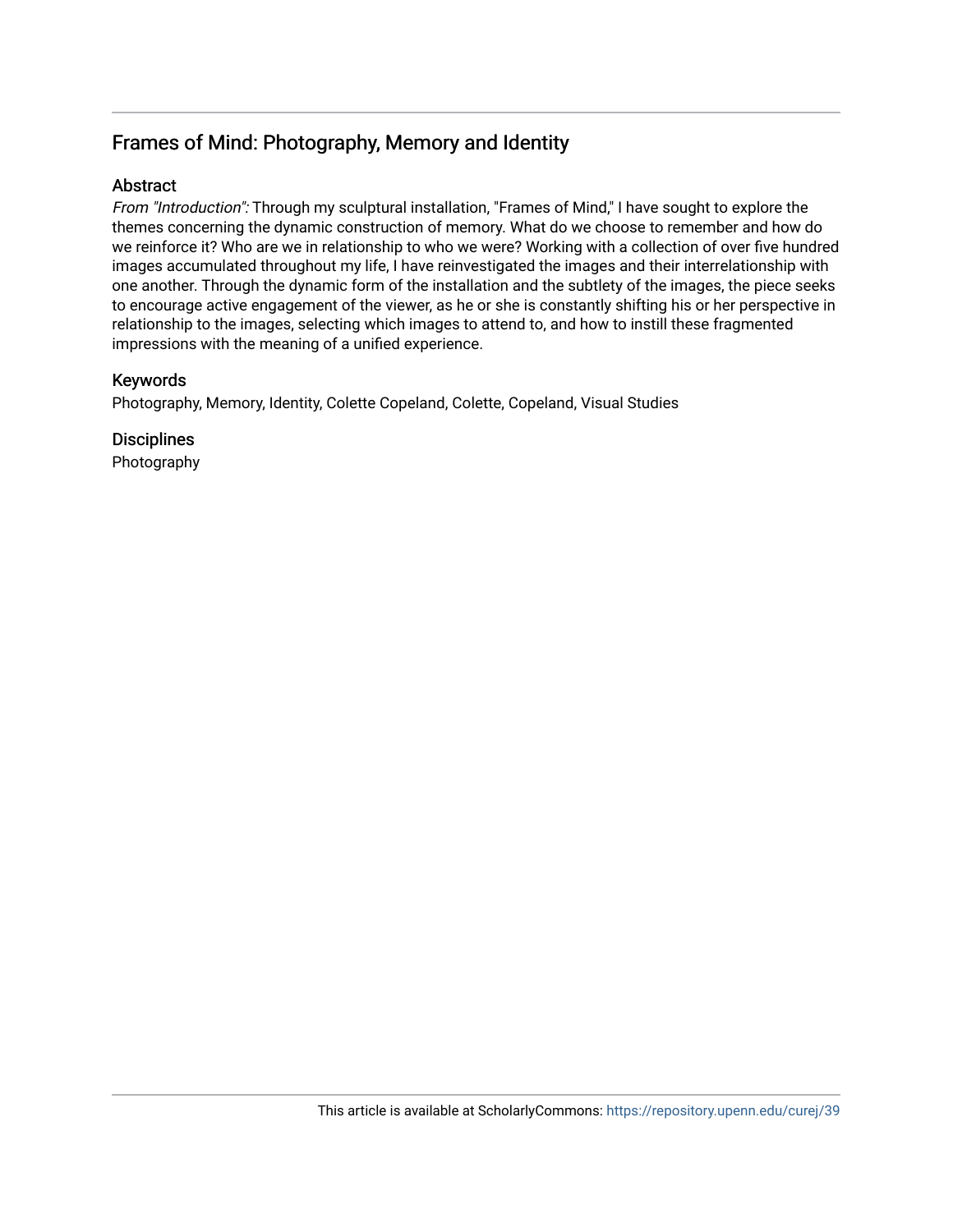# Frames of Mind: Photography, Memory and Identity

P. Marcella Anwandter

Visual Studies Thesis Advisors: Colette Copeland and Dr. Amishi Jha April 26, 2006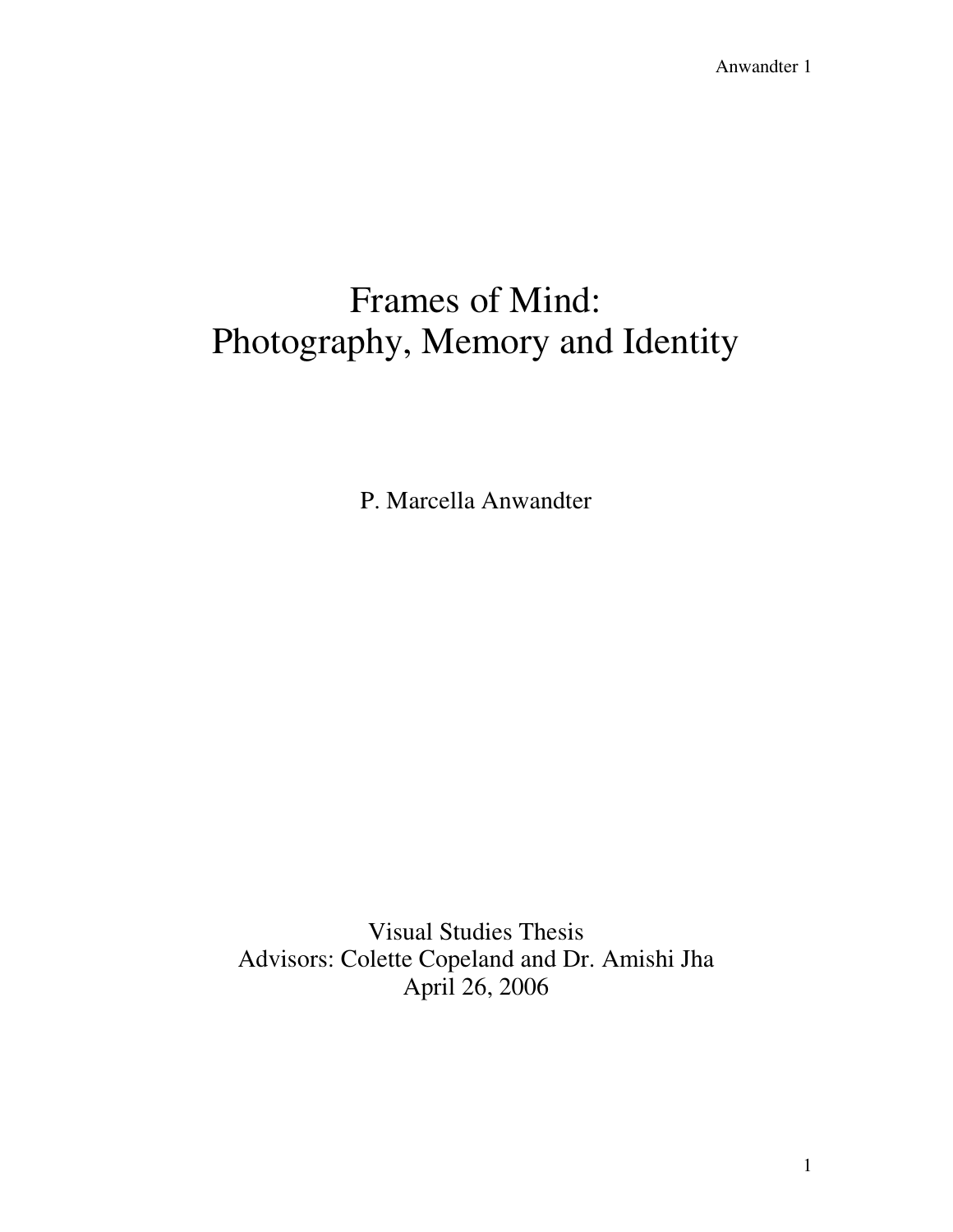### **Table of Contents**

| <b>Conceptual Framework</b>                          |
|------------------------------------------------------|
| The Possibilities and Limitations of the Photographs |
|                                                      |
|                                                      |
| Progression of Frames of Mind                        |
|                                                      |
|                                                      |
|                                                      |
|                                                      |
|                                                      |
|                                                      |
|                                                      |
|                                                      |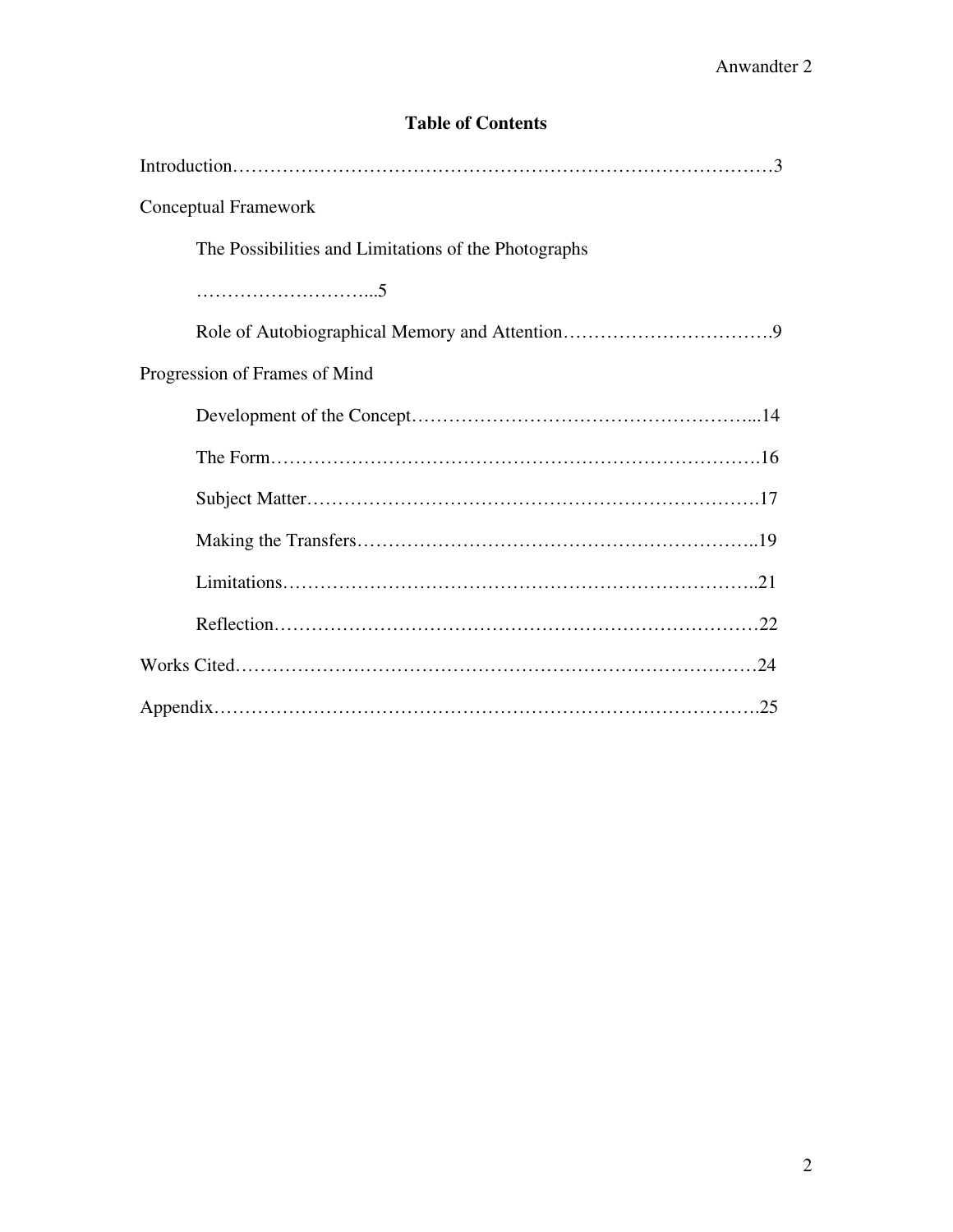#### **Introduction**

*I can still remember the day I first placed my hands on a camera. I was in kindergarten and a classmate's father came to speak to the class about his job in photo processing and gave us each our own disposable camera. That day I went home and pealed off the shiny silver wrapper and began to look at my world in a new way. What can I photograph? I began to look at the world through the viewfinder, as moments I could go out and capture.*

Ever since that fateful day I have been fascinated by the seemingly magical possibility of photographs to translate the raw materials of our fleeting experience--light and time--into tangible objects. These physical remnants function as souvenirs, precious artifacts of where we have been, providing us with material proof that we were there: This is us…then. The pictorial record we leave for ourselves serves two paradoxical functions. It is both a unifying thread to connect our ever-changing present experiences to the ongoing history of our lives and a force that fragments our continuous flow of experience, disrupting it by highlighting the fractured moments we deem worthy of capturing. In doing so, photographs speak to the interrelationship of objective and subjective forces at work in the construction of reality, memory and identity.

Through my sculptural installation, "Frames of Mind," I have sought to explore the themes concerning the dynamic construction of memory. What do we choose to remember and how do we reinforce it? Who are we in relationship to who we were? Working with a collection of over five hundred images accumulated throughout my life, I have reinvestigated the images and their interrelationship with one another. Through the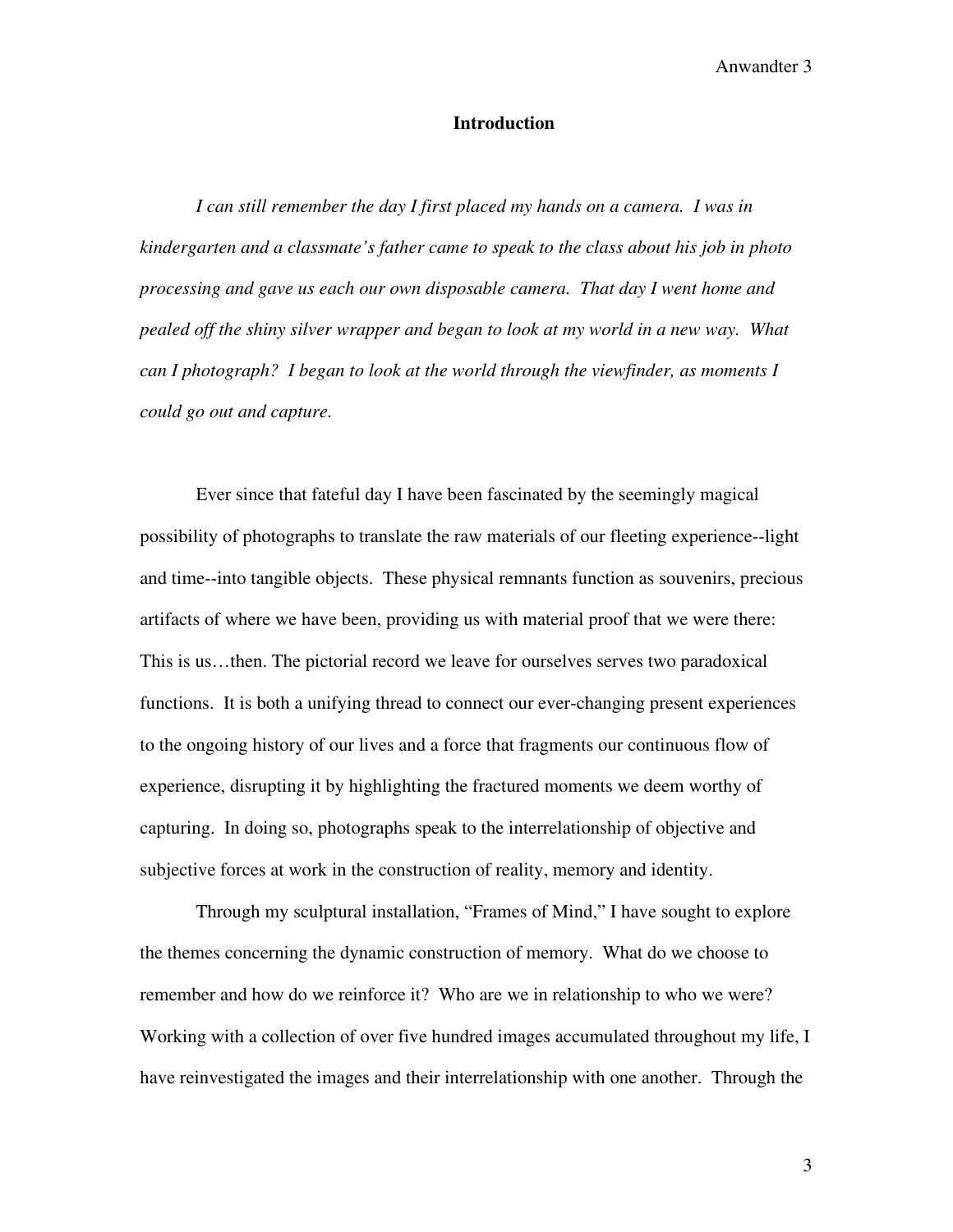dynamic form of the installation and the subtlety of the images, the piece seeks to encourage active engagement of the viewer, as he or she is constantly shifting his or her perspective in relationship to the images, selecting which images to attend to, and how to instill these fragmented impressions with the meaning of a unified experience.

The evolution of my project became an intimate exploration of my own relationship to significant images, that for one reason or another I felt connected to. I remember these moments. They all flow together and that's how I got here. I can recall precisely what it was to live in that very instant. Or can I? What of the other infinite moments that are gone as soon as they began? The medium of photography has been the vehicle through which I have tried to make my peace with time. There was a time when I once believed in the possibility of the image to truly capture a moment. A photograph served as the only objective proof a particular reality, even if limited to that very precise instance in time. And somehow, for that instant, as one steps behind the lens of a camera, and makes the momentous decision of what to frame within the viewfinder and what single instance to release their finger on the shutter release, he or she becomes in complete control of what this reality should be and how it will continue to be relived through the reinforcement of memory.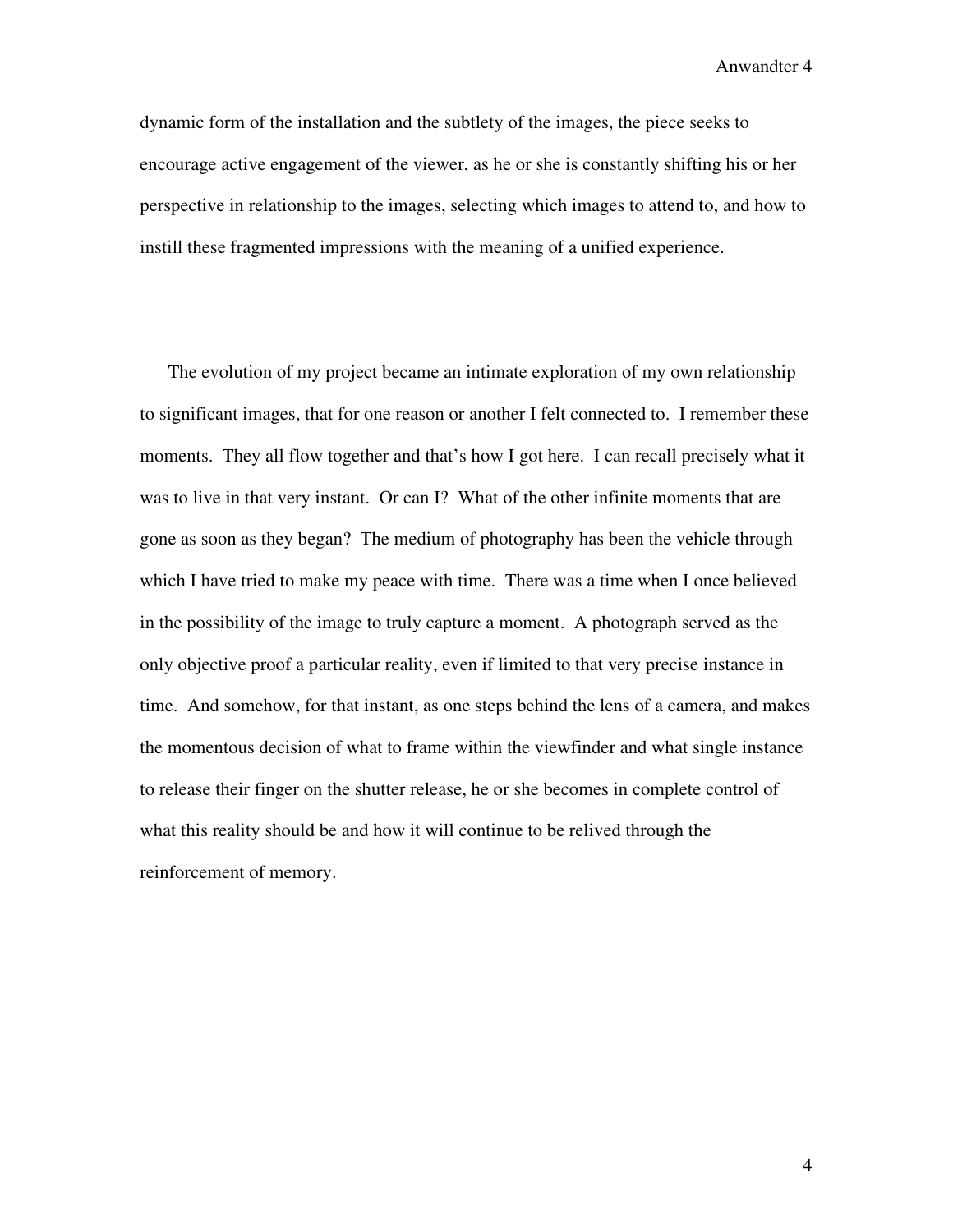#### **Conceptual Framework**

#### *The Possibilities and Limitations of the Photograph*

The photograph has become an embodiment of our culture of consumerism, through which the world is viewed as commodities to posses. Photography seems to offer a means by which the most intangible elements of our subjective experience of life (that is, the actual, qualitative experience of the passing of time) are able to be transformed into the material possession of a photograph. Through the act of photography, we are allowed the illusion that time may be transformed into fragmented moments which we may possess and accumulate. As Pavel Buchler has commented in *Ghost Stories* "in every photograph we retain possession of what is no longer ours: not just a past but a certain place in history" (105). The creation and possession of a photograph highlights the very nature of that which can not be captured and owned. As we hold on to these precious artifacts of time, we are offered a comfort that that moment can be held on to, that that very instant in time could live on forever. Buchler describes the role of photographs as conceptual maps of the self. However, unlike maps, which are projections into the future, photographs offer the physical union through which the past and present intersect. As he explains, photographs "keep under constant tension the fragile links between the residue of lived moments and memory, between where we have been and who we are (what we are always becoming)" (105).

In considering the role of the photograph as a unique object that is both limited to and transcendent of time, it is important to examine the physicality of the photograph and our relationship to it as an object. Unlike modes of representation that preceded it, on a physical level photography lacks a visible the subjective hand in the progression of its creation, although, as I will discuss, subjectivity remains central to a photograph's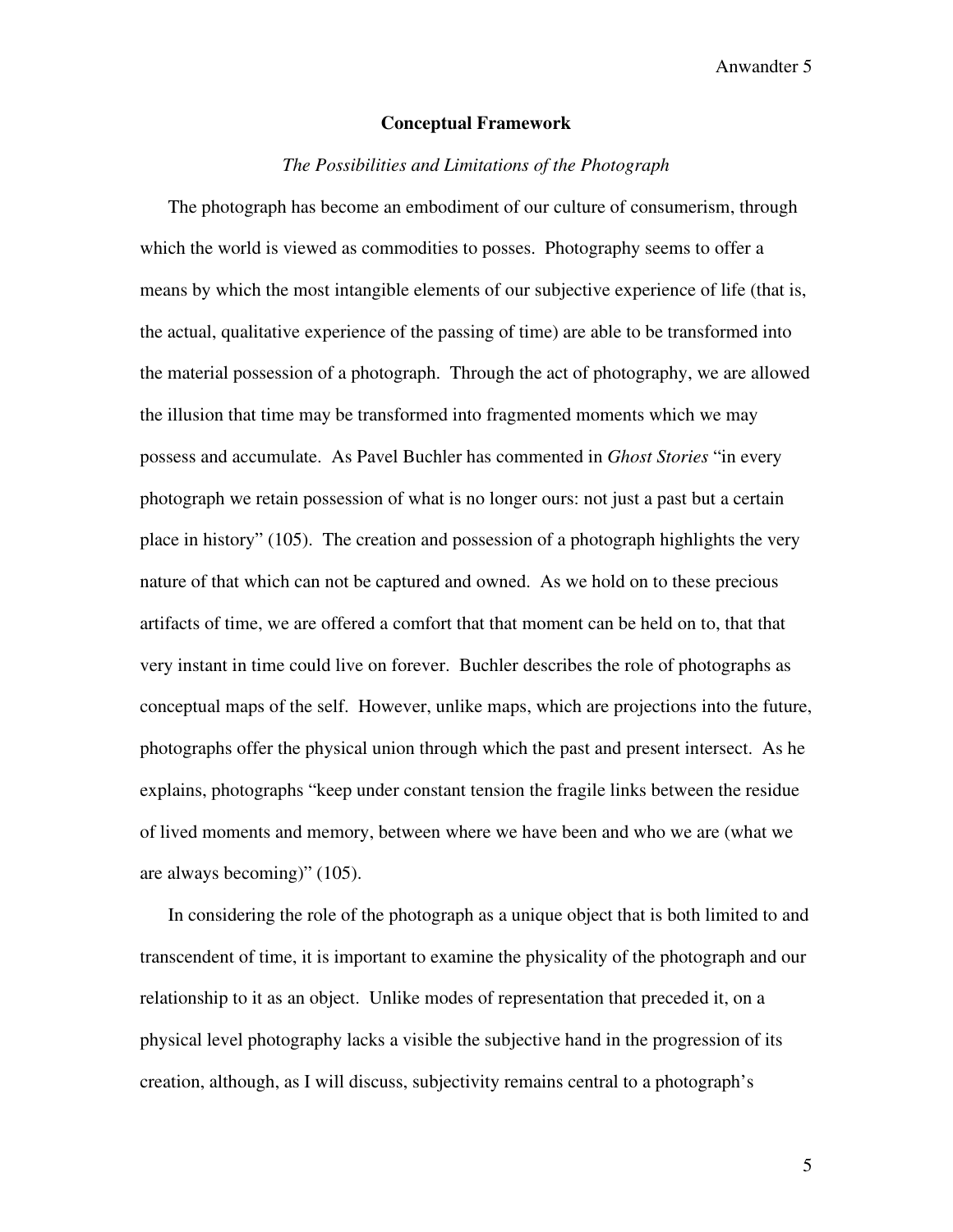realization. While painting and drawing relied on the personal touch of the artist to manifest the image, photography relies on objective, physical responses of chemicals to light and time—a reaction set in motion by the release of the shutter. In this way, photography seems to be a medium offering an objective truth unlike anything prior. Through its ability to transfer our subjective experience into objective images, photography allows us to attach a material object to the intangible passing of time. We turn to a photograph as proof. "A photograph promises reality and truth and scientific precision," reflects Hala Beloff in *Camera Culture* (2). Because the very nature of photography relies on a light pattern of a scene that had to exist in the outside world in order to be recorded (although this has been challenged with the new possibilities of digital manipulation), the photograph translates the fleeting, raw materials of our subjective experience—light and time—into permanent, enduring objects that can be treasured and possessed. In this way, photographs seem to offer a loop-hole by which we can freeze the passing of time and selectively retain and revisit those moments which we choose to hold dear.

It is interesting to consider our relationship to this material object as personal property to be owned. While on the one hand, we rely on photography for its seeming ability to present the truth, it also offers us the illusion to claim private ownership over instances which can never be fully possessed. As impersonal as the chemistry that results in the photographic image may be, the experience of taking and owning a photograph imparts a subjective and qualitative dimension to image. It is curious to consider the great personal attachment that comes from our own photographs. On the one hand, our photographs feel like unique extensions of our individual experience. They are illustrations to a narrative that only we ourselves know. On the other hand, however,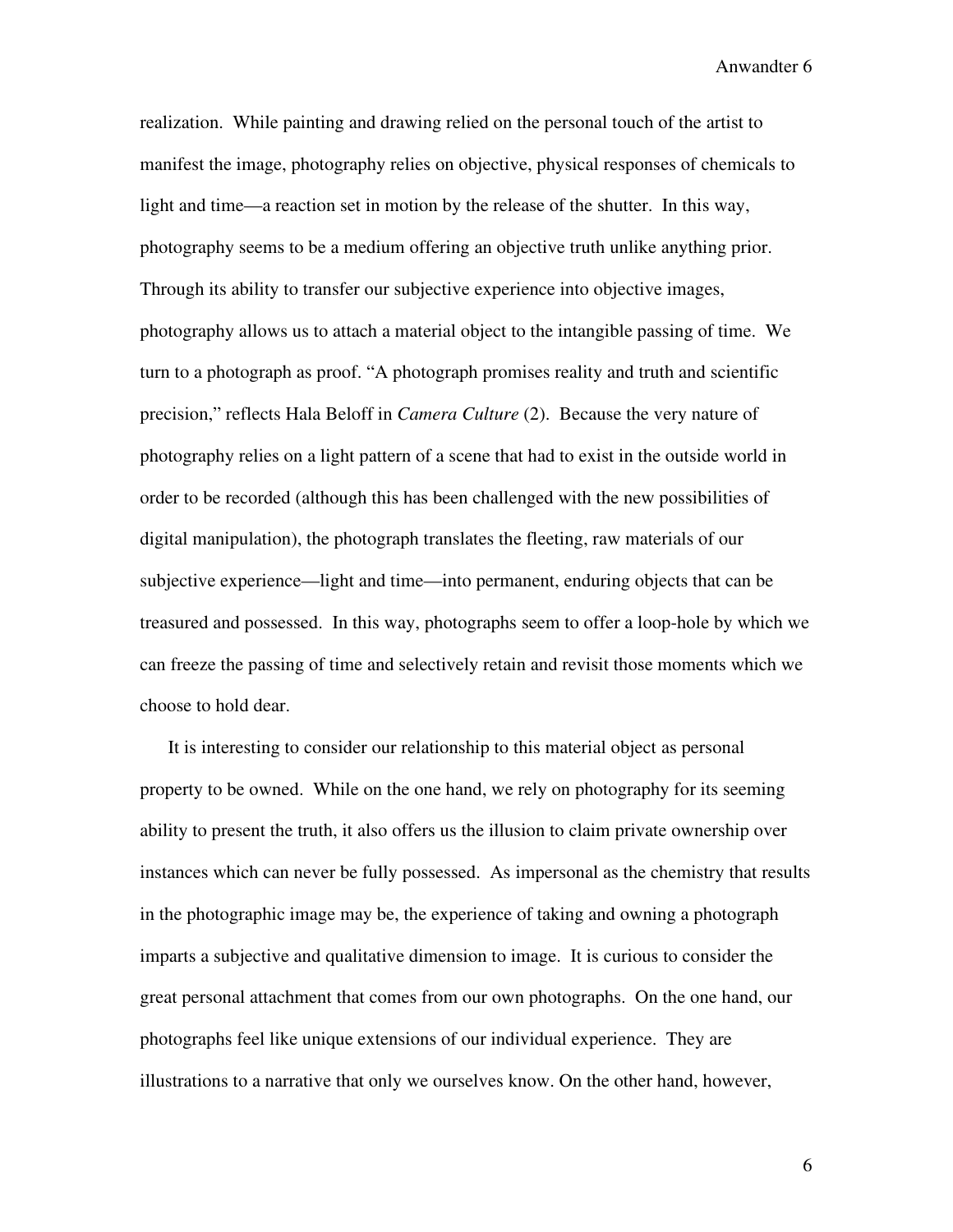there is often something very universal to our images, and what we choose to capture. What are the stories we choose to reinforce and to what extent do they diverge from those which others are recording?

Despite its seemingly objective nature and its possibility to represent the world "as it really is," however, photographs always rely on subjective choices made by the photographer. As Susan Sontag points out in her critical essay "In Plato's Cave," "[a] way of certifying experience, taking photographs is also a way of refusing it—by limiting experience to a search for the photogenic, by converting experience into an image, a souveneir" (9). All photographs are constructions of how we would like to see the world and how we are choosing to remember it. Through the act of stepping behind the lens of a camera and selecting how to structure one's visual world, one is often, whether or not she is aware of it, being governed by specific expectations, including personal preferences, aesthetics and social conventions, of what is appropriate to be photographed, and in turn what is worthy of being reinforced in the ongoing creation of memory and self. As Beloff reflects, although personal photography is highly selective, it is also regularly predictable, following a patterned and restricted order (204). As tourists, we wield our cameras, out for evidence of our journey which can make public our private, ephemeral memory of experience. Within our families, we seek to capture the milestones of growth and connection, collecting a privileged selection of images in our family albums to represent and share our family identity with ourselves and others. Regardless of what type of personal photography we are creating, the process of selecting a moment to render into a photographic image is inevitably self-conscious. Nowhere is this more evident than in the construction of self, via presentation through the image.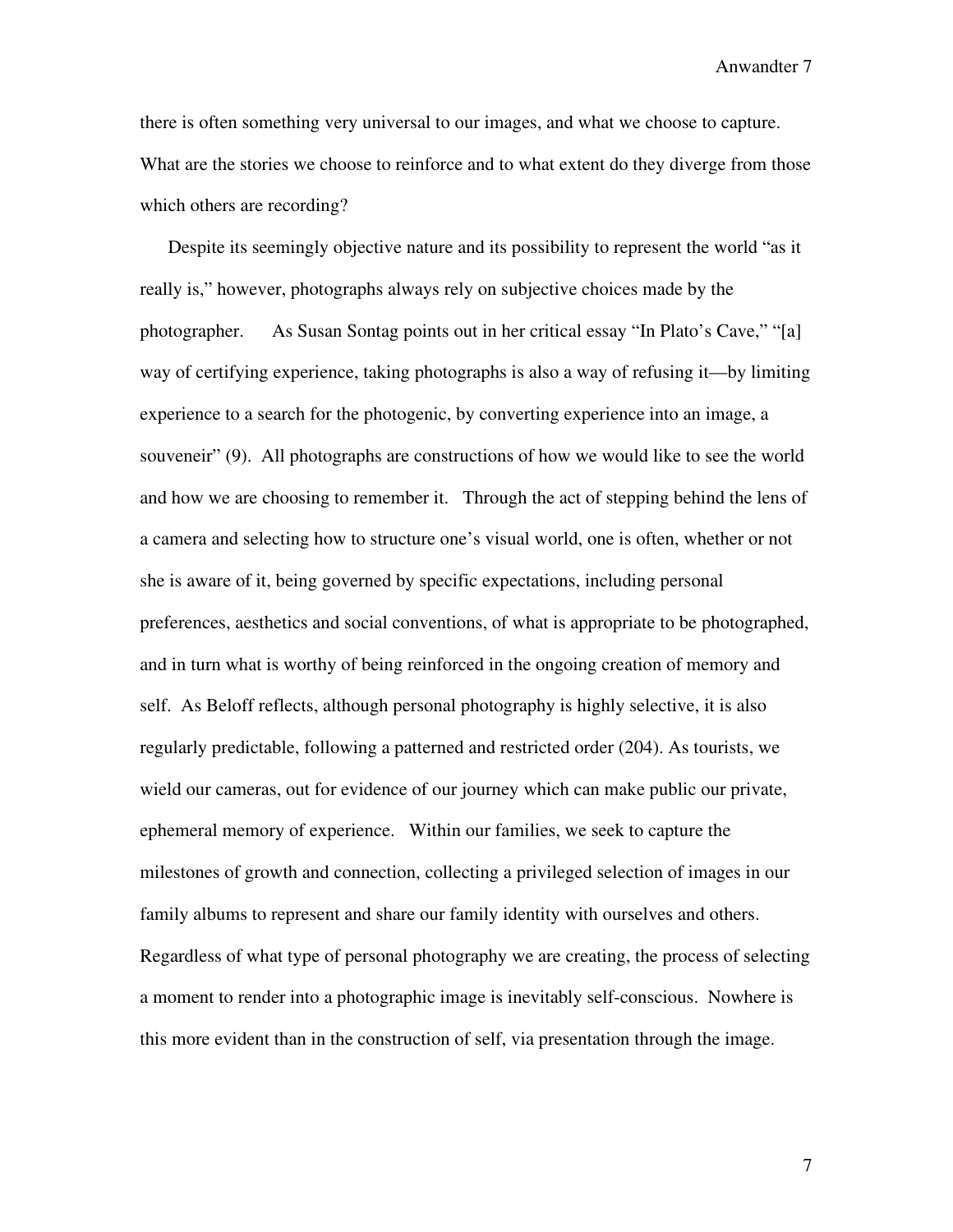While there sense that photographs provide us with reflections of ourselves, it is of equal importance to recognize possibility in facilitating the very experience of *creating* ourselves in a post-modern world. "We construct ourselves *for* the image and *through* the image," notes Don Slater in "Domestic photography and Digital Culture" (204). Our relationship to our photographic image becomes a reflection of consumerist ideology, whereby we turn to commodities in structuring our identity. It has been argued that by the logic of consumerism, self-presentation rather than self-representation should play the largest role in identity formation (Slater 140). Because we live in a hyper-visual culture, we are continually aware of how we are presenting ourselves. While we may believe that what who we are often dictates how we are perceived, it would be difficult to deny the impact how we are perceived has upon who we are. Through this view, referred to as the "looking glass self," we see ourselves by the way we are seen. While the relationship between internal and external self is bidirectional, photography offers tangible validation in how we are viewed from the outside in. Given this awareness, we often attempt to manipulate the objective power of photography to reinforce our subjective self-concept. We are aware of how present ourselves for the camera and select the photographs we wish to include in constructing ourselves both to others and ourselves. By consciously manipulating the objective gaze of the camera, through what we choose to focus on and how we choose to present ourselves (ex. posing), our photographs become fragmented glimpses, only capable of suggesting, never capturing, the reality that existed behind the physical remnant.

#### *The Role of Autobiographical Memory and Attention*

In exploring photographs as both constructing and fragmenting our experience of time, reality and self, it is also useful to consider them as a visual extension of the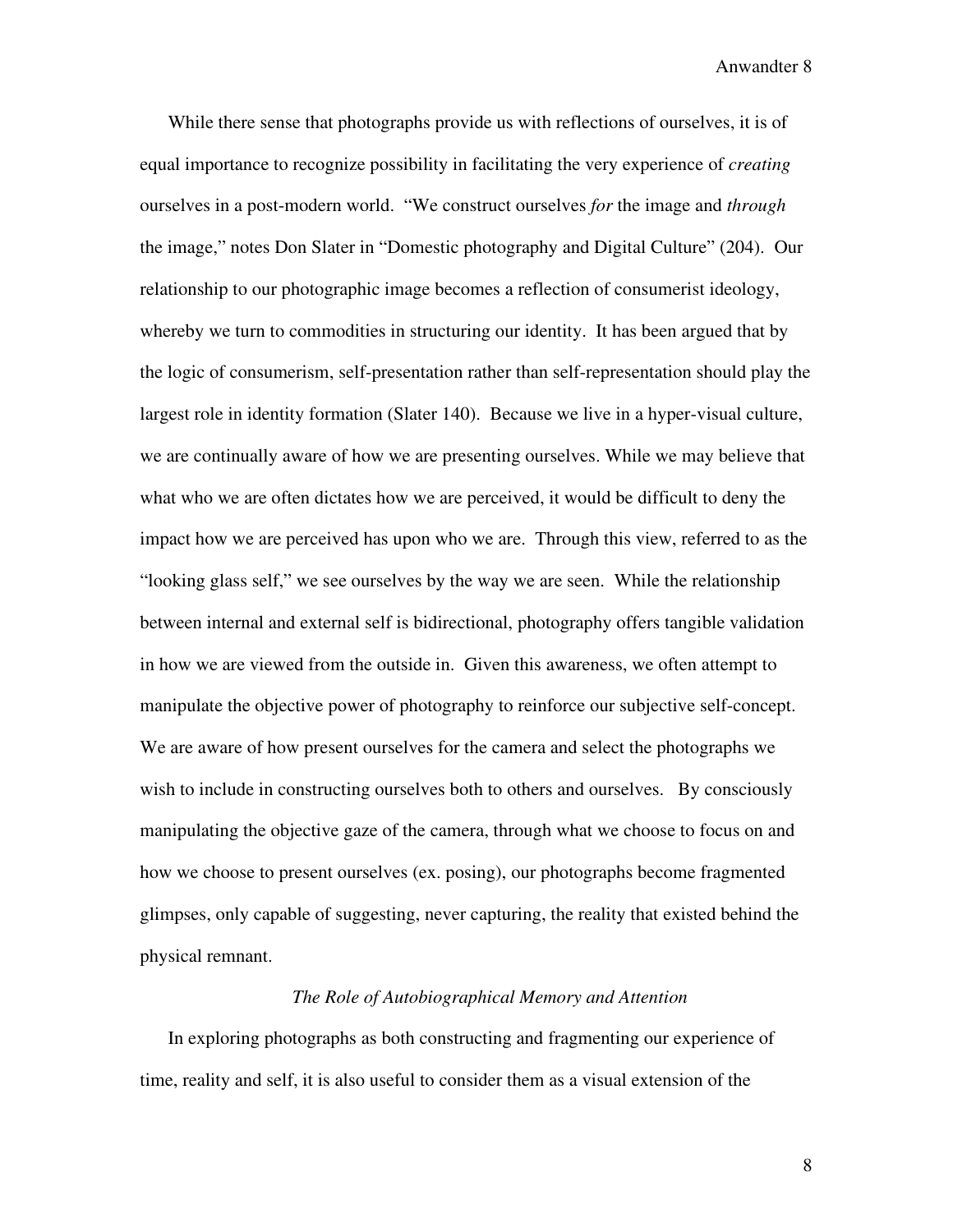processes of autobiographical memory and attention. Through the personal investigation of my own photographic collection over the past year, I have been interested in the intersection between photography and the psychology of memory and attention, their parallels and dynamic interplay.

The Self-Memory System has been introduced by Conway and Pleydell-Pearce (2000), psychologists at the University of Durham and the University of Bristol, as a model of the relationship of autobiographical memories to the self. Autobiographical memories refer to the information we have about ourselves. According to the model, autobiographical memories function to bridge the gap of past and future, by integrating one's memories into one's present, working self by evaluating ones past experiences and self relative to one's future goals.

The Self-Memory System is composed of the interaction of three component parts: the episodic memory system, the working self, and the long term self. The working self mediates the transmission of information between the episodic memory system and the long term self. It operates to make knowledge and memories that confirm and support how one wants to perceive oneself. As a result, we selectively reinforce memories that promote the way in which we choose to view ourselves, and may distort or inhibit memories that undermine or challenge one's desired view of self. This view of the way our mind works finds a direct visual parallel in the selective reinforcement of photographic images. While new memories are constantly being formed, just as new photographs are constantly being shot, those that become integrated into our long-term self are those in which we are able to establish functional links to other memories. Selfcoherence results from the ability to integrate remembered reality with our working self.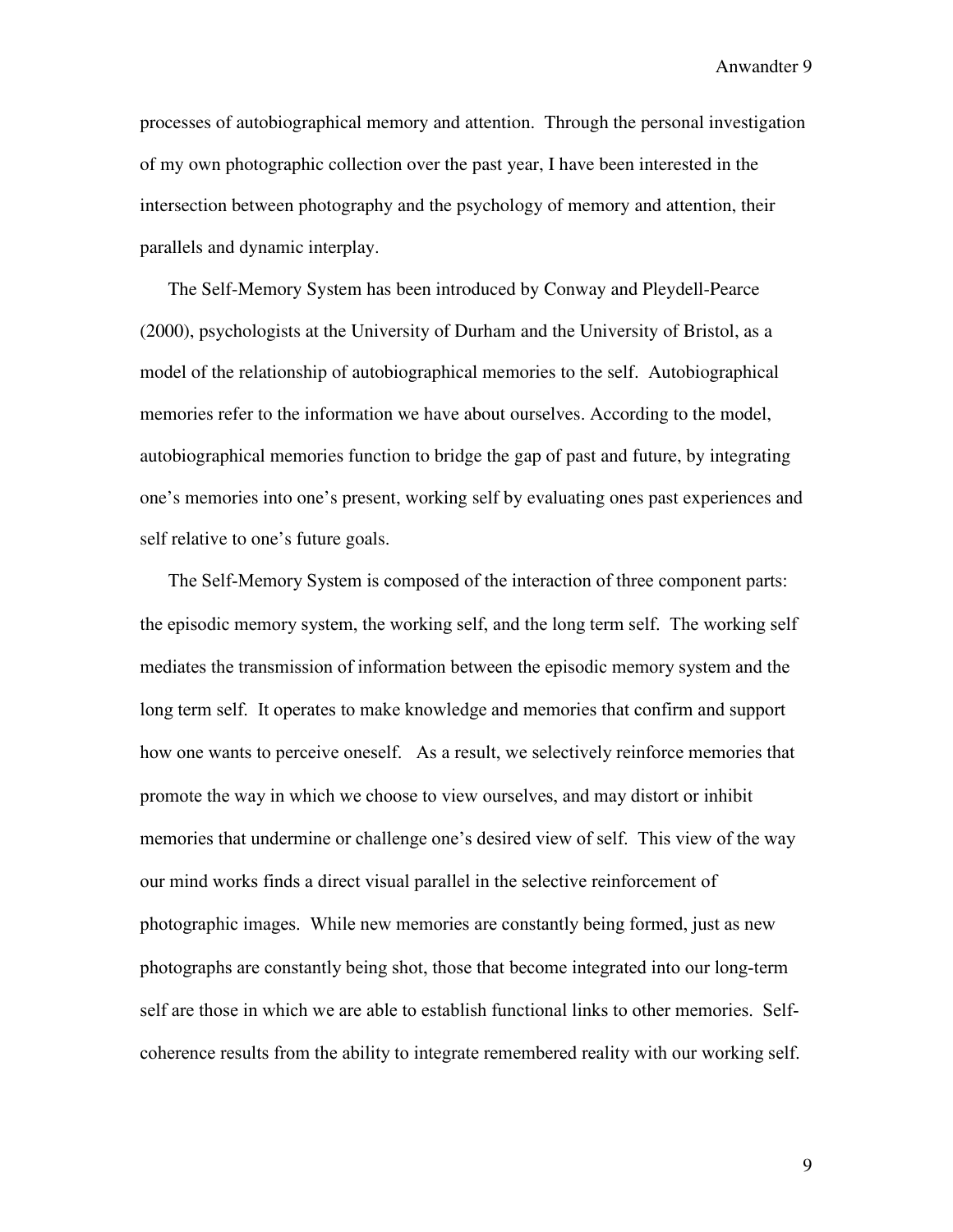The processes of memory are inherently linked to the use of attention. Without the focus of attention, information will not be encoded into our working memory, much less integrated into our autobiographical memory. Our experience of the world is always through the limited viewfinder of our attention. Because the brain is a limited capacity system, attention is necessary in order to preferentially focus on specific information, in order to ensure that we encode what is relevant within a specific situation. In order to structure the finite system of the brain efficiently, particular regions of the brain preferentially respond to specific stimuli. For example, within studies in which participants are presented with images of a human face and a house overlaid, different regions are found to be activated depending on where participants are allocating their attention (Downing, Liu & Kanwisher, 2001). When participants direct their attention to the faces, greater activation is found in Fusiform Face Area, a region has been found to respond most strongly to the presentation of faces, than when attention is directed towards houses. On the other hand when participants direct their attention to the house the Parahippocampal Place Area, a region that responds selectively to houses and places, is found to be most active. This study provides evidence of the ways in which the brain is structured to encode information preferentially depending on the allocation of attention.

Although it may at first seem a limitation of the brain to depend on restricted information selected by attention, rather than being able to attend to every aspect our world (including internal and external states), if this was actually a possibility, it would severely stifle our ability to interact with our environment, since we would be continuously bombarded with an overwhelming flood of relevant and irrelevant stimulus.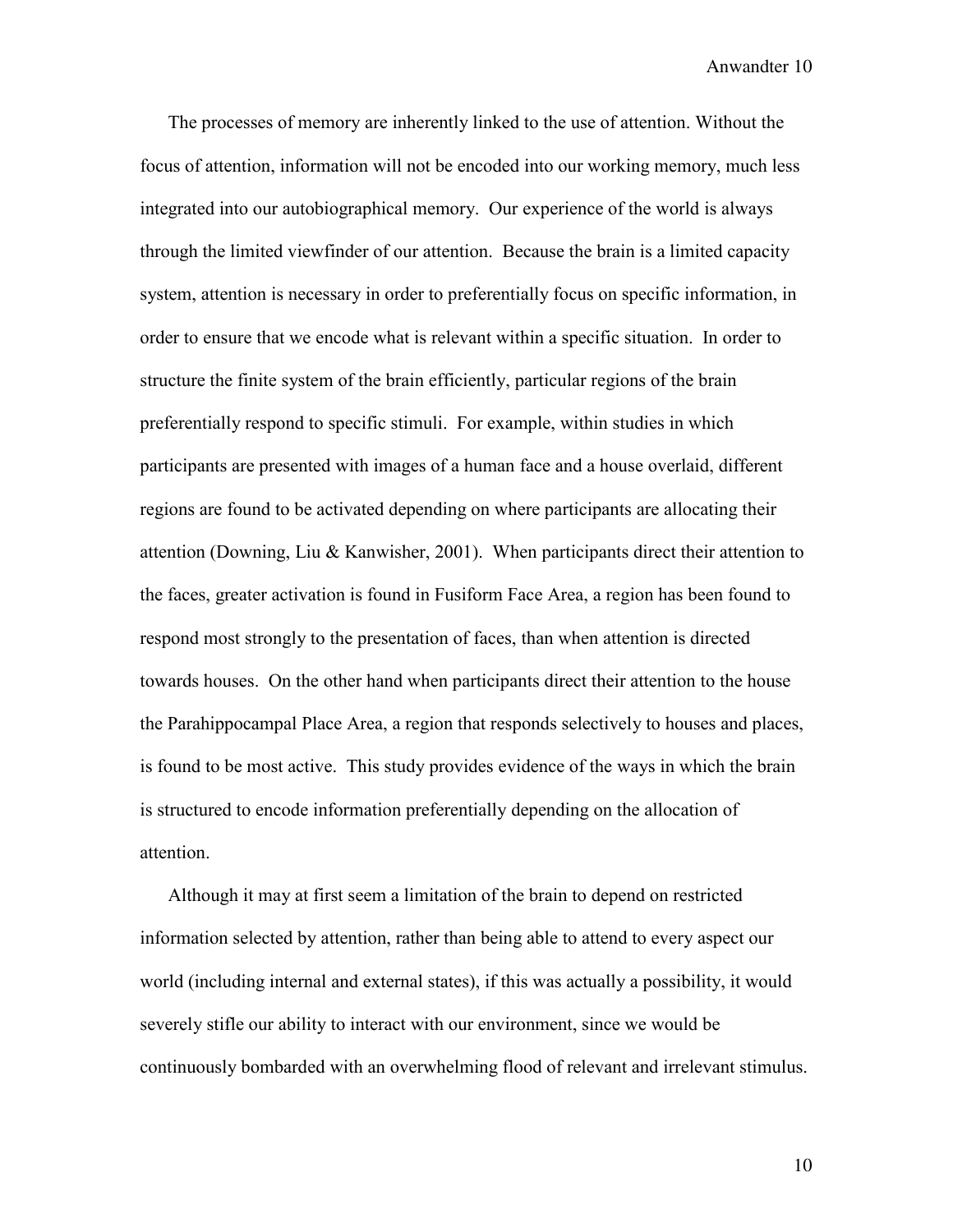The fictional character of Ireneo Funes in Jorge Luis Borges's story "Funes and his Memory" illustrates just how crippling it would be if we were in fact able to attend to and remember everything. After falling from a horse, Funes is unable to forget any experiences, past or present. "Funes remembered not only every leaf of every tree in every patch of forest, but every time her had perceived or imagined a leaf…He saw that by the time he died her would still not finished classifying all the memories of his childhood" (Borges, 136). Eventually Fumes dies at age 21 of pulmonary congestion, drowned by a flood of his own recollections. This fictional example highlights the importance of attention and memory in selecting and encoding what information is important in order to function in the world as a coherent being.

While the external world exists with countless shifting details in every moment, our ability to transform this into an internal experience of reality relies on our ability to distinguish between relevant and irrelevant information, separating out what is significant from the noise of overwhelming details. Thus, although there exists an objective, external world, the only way in which we are ever able to experience it is through the subjective spotlight of attention. This subjective use of attention is an extension of the individual and the individual decisions made by each person in determining what in their world is personally worthy of attending to, at the cost of ignoring other variables.

The relationship of memories to the self suggest there is a stability of the individual through their attentional orienting towards memories. Memory features, such as affect and motives, have been found to be stable across contexts and over times, implying underlying themes that are consistent within the individual, affecting which memories become salient and the motivational and effective content of those memories (Sutin &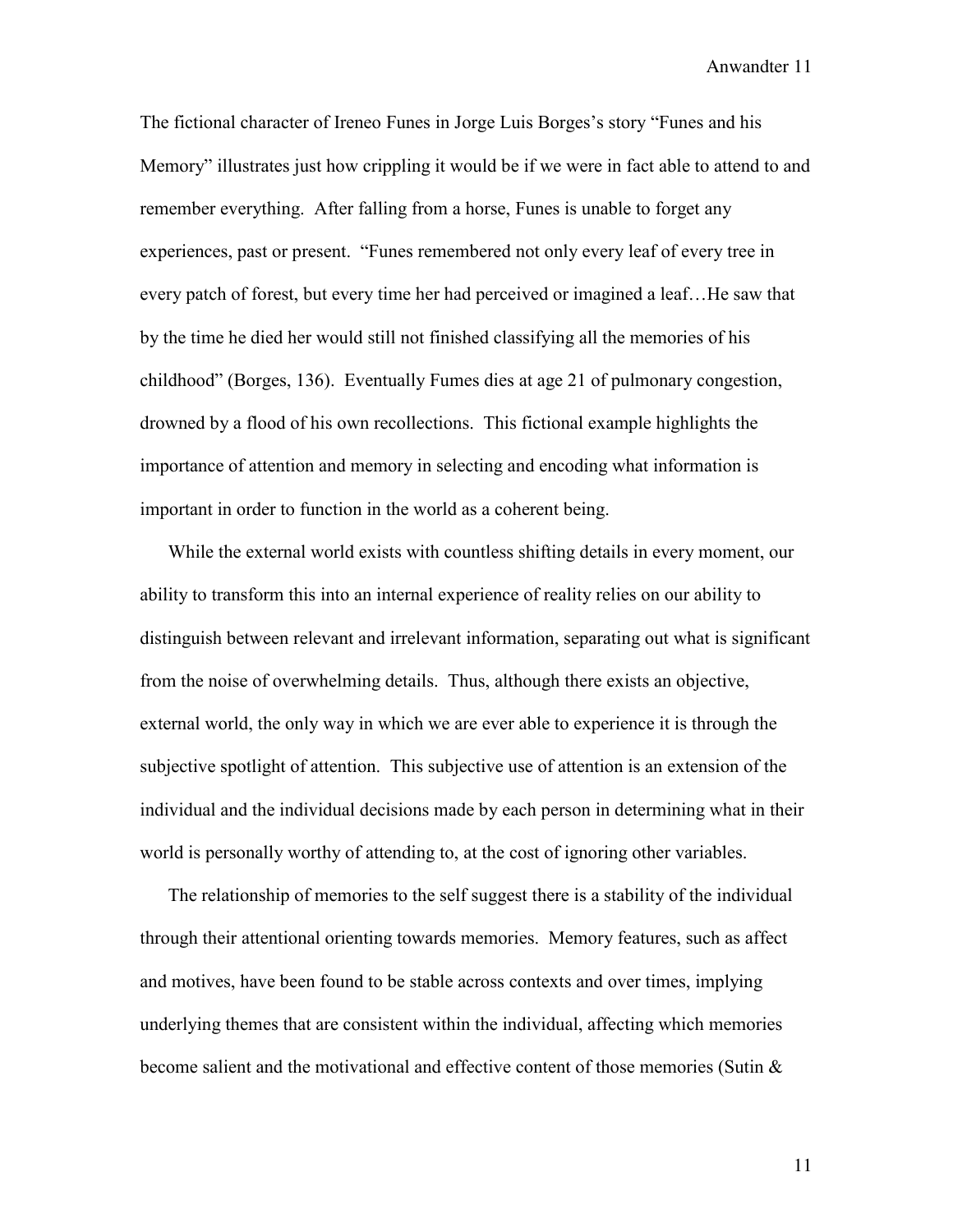Robins, 2005). For example, individuals who were power-motivated reported more power related themes in their memories of positive experiences, while intimacymotivated individuals reported more intimacy related themes in their memories (Woike, 1994). Thus, individuals underlying motives and personality may influence the content and structure of autobiographical memories, as they pick and choose which memories to encode and reinforce in their creation of an enduring self across time.

Photography offers a direct, visual counterpart to the interplay of the processes of attention and memory. Through the act of taking a photography, one must select the subject of the image, or what the photograph should attend to, at the expense of everything else in the visual scene. Every photograph communicates a message and was created with some individual intent. In choosing to take a family portrait, for example, there are a number of factors in creating the desired momento. Family members must be arranged in the proper composition, reminded to be expressing the desired emotions, and engaged in a particular, structured embrace. While the photograph may endure as a record of that specific time, the information attended to and reinforced by the image is through a specific point of view, and neglects the reality involved in the creation of the image. The kids were cranky, relatives were bickering, the sun was burning our eyes…but these truths may escape the documentation of the photograph, so that we may best craft our idealized memory of what was, in order to integrate our biased view of the past with our current view of what is.

Memory functions as the underlying thread that is able to impart coherence to the fractured instances captured in photographs. While the old adage states "a picture is worth a thousand words," those thousand words which add meaning to an image rely on the active engagement of the viewer. Personal photographs, hence, are not valuable in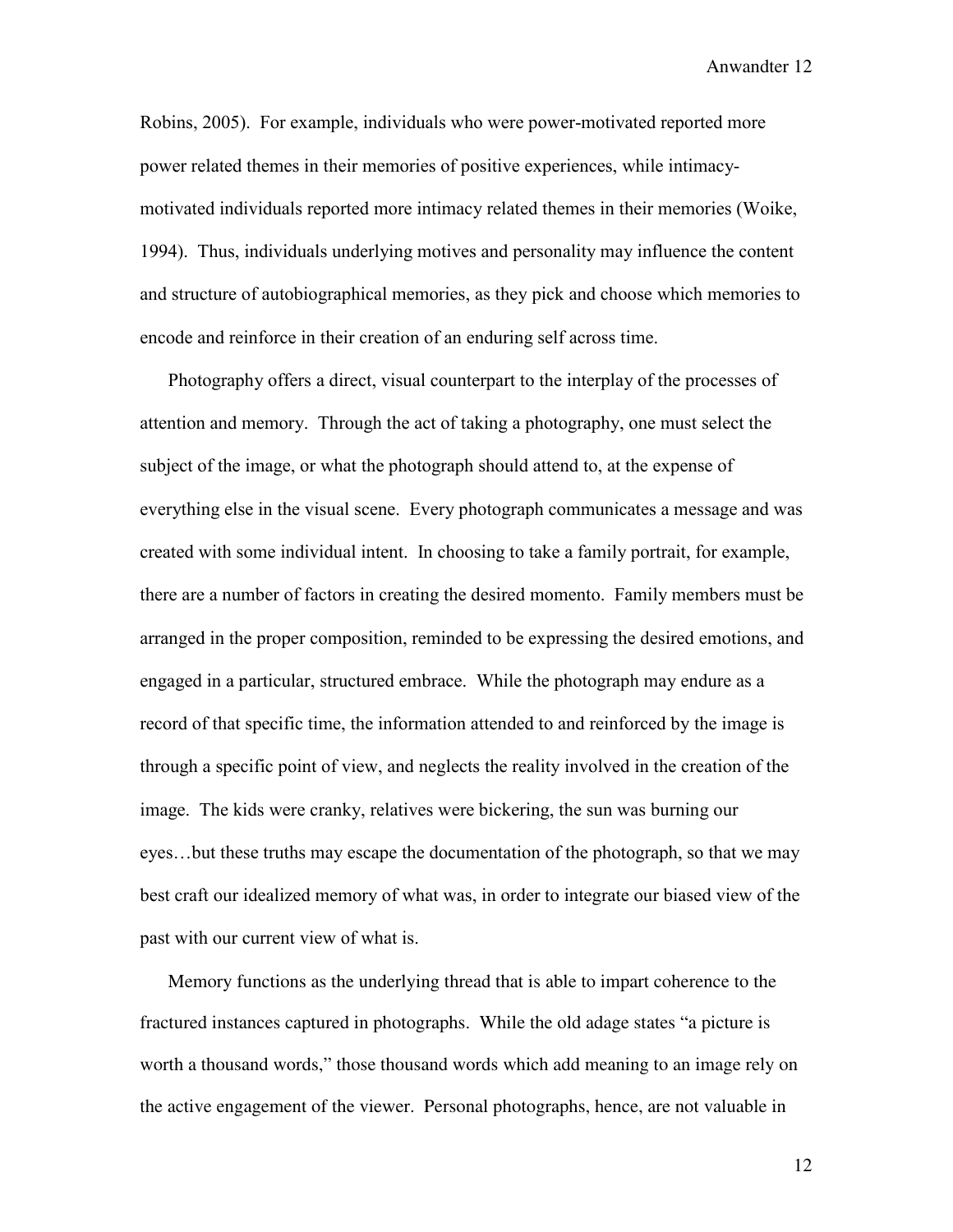and of themselves, but become meaningful in their ability to function as cues which selectively activate memory through the engagement of the viewer. In this way, the static, objective and material form of the photograph is able to be transformed into a dynamic, subjective extension of the construction of the self and identity.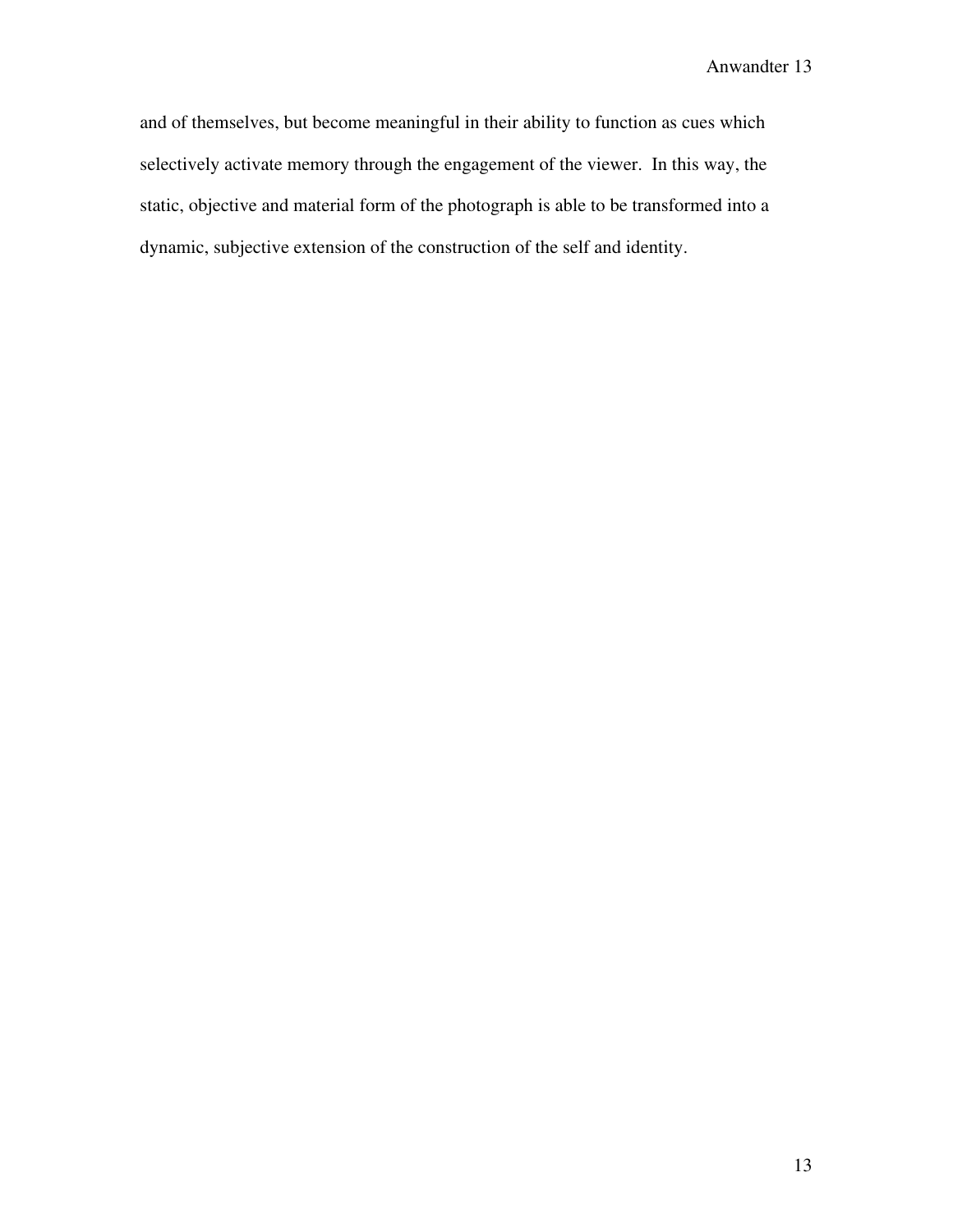#### **Progression of "Frames of Mind"**

#### *Development of the Concept*

My exploration into the visual extension of the construction of memory and identity began mid-junior year. I have long undergone a ritual of revisiting hundreds of photographs whenever I return home from college. This process can best be explained as an attempt to find some unifying thread that connected the isolated images of various times and places that I hold in my hand, with who I feel myself to be at that very moment. I would look for truth in the images, often trusting the seemingly objective reality of the image beyond my own memory of events. Did my memory determine the preservation of the image or did the image dictate my memory? Could there be some kind of organizational structure capable of binding the physical experience represented in the image and the transcendent, qualitative experience of memory evoked by the images?

Initially, I was very confident a static sculpture would be the appropriate union of these opposite elements that lay within the photographic image. I decided I wanted to transfer a collection of photographs from my life onto plexiglass in order to visually create the transparent building blocks of memory by which a symbolic self-portrait could be assembled.

When I first approached Dr. Jha in the fall to discuss my project idea with her, we began discussing memory as from the perspective of psychology as a biased construction of what we choose attend to and selectively reinforce. Photographs offered a visual translation of the selected elements in life that we have chosen to attend to, encode into memory and reinforce through our revisitation of the images. How could the viewer's experience of the piece engage the themes I was seeking to address? I began to realize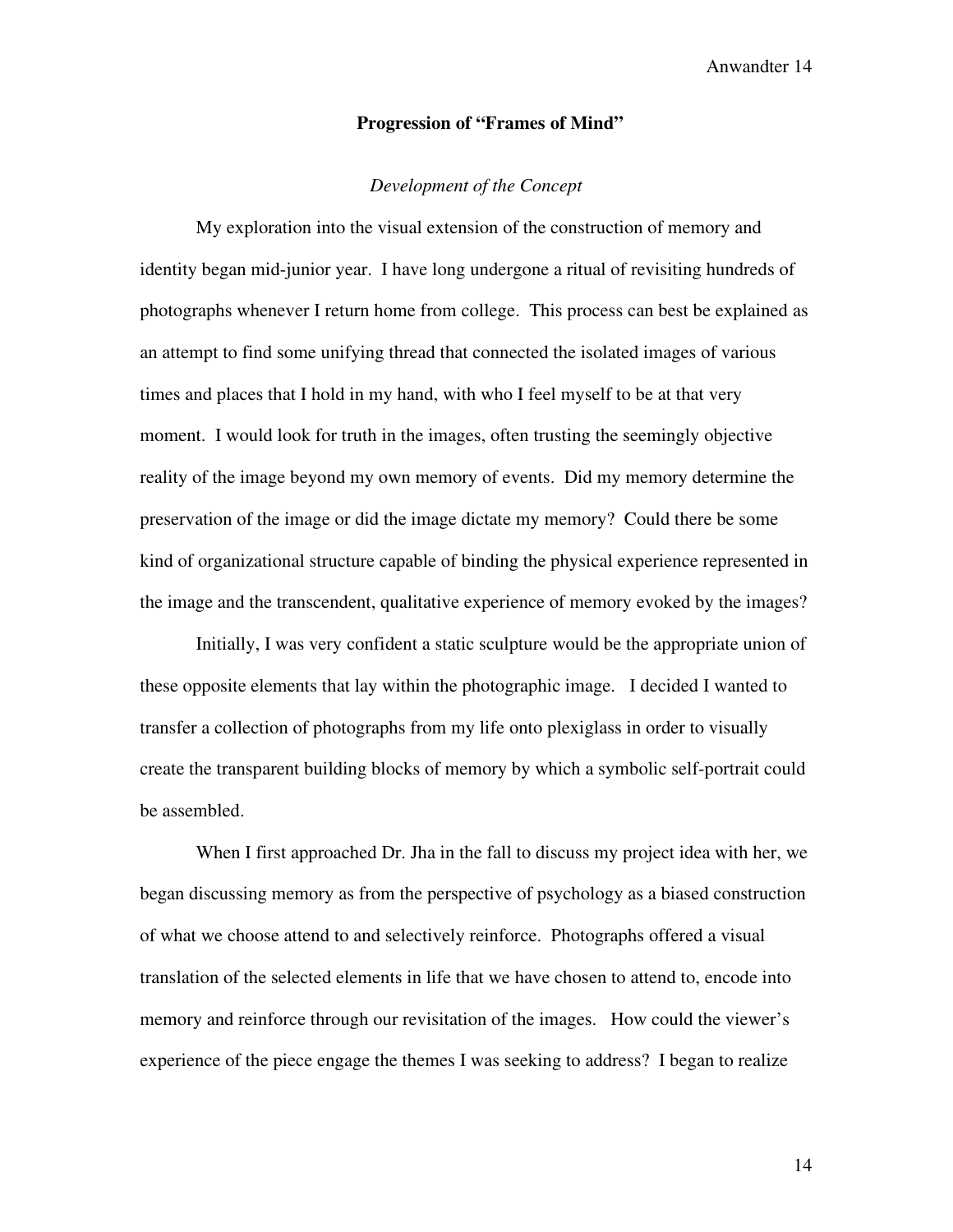that the form of the piece itself had the possibility of encouraging the viewer's interaction with the images that could reflect the themes I was hoping to address through the work.

I soon realized that the idea of structuring the images within a fixed sculptural form would limit and undermine the dynamic possibilities of the images. To assign a fixed relationship between the images would ignore the essential component of the effects of time on memory. The way in which we experience a photograph of ourselves ten years ago is not the same as we experienced in at the time, nor is it the same as we will experience it years from now. Memory is constantly shifting, whether fading or being reinterpreted, and is continuously being reevaluated relative to our position at any given point in time.

As I met with Colette Copeland to discuss possible forms of my project, she suggested I look into the piece "My Vows" by Annette Messager (see Appendix for Image). When I discovered the work, which was comprised of fragmented photographs of body parts hung with string from the wall, I was immediately inspired by the possibility of a presenting my images in a completely different format. I was particularly interested in the way in which individual, fractured images where able to develop a sense of functioning as a coherent whole, in part due to overwhelming quantity of images.

I became intrigued at the possibility of seemingly disjointed individual images coming to acquire some kind of coherent sentiment by virtue of being experienced by the viewer. Rather than existing as a fixed form I would impose on the viewer, I sought to generate a visual form in which the meaning of my project was one constructed by the viewer's choice whether or not to attend to and become engaged with the images. By individually hanging each image, I would create a sort of walk-through mobile in which the viewer is able to choose their own path and navigate their own constructed narrative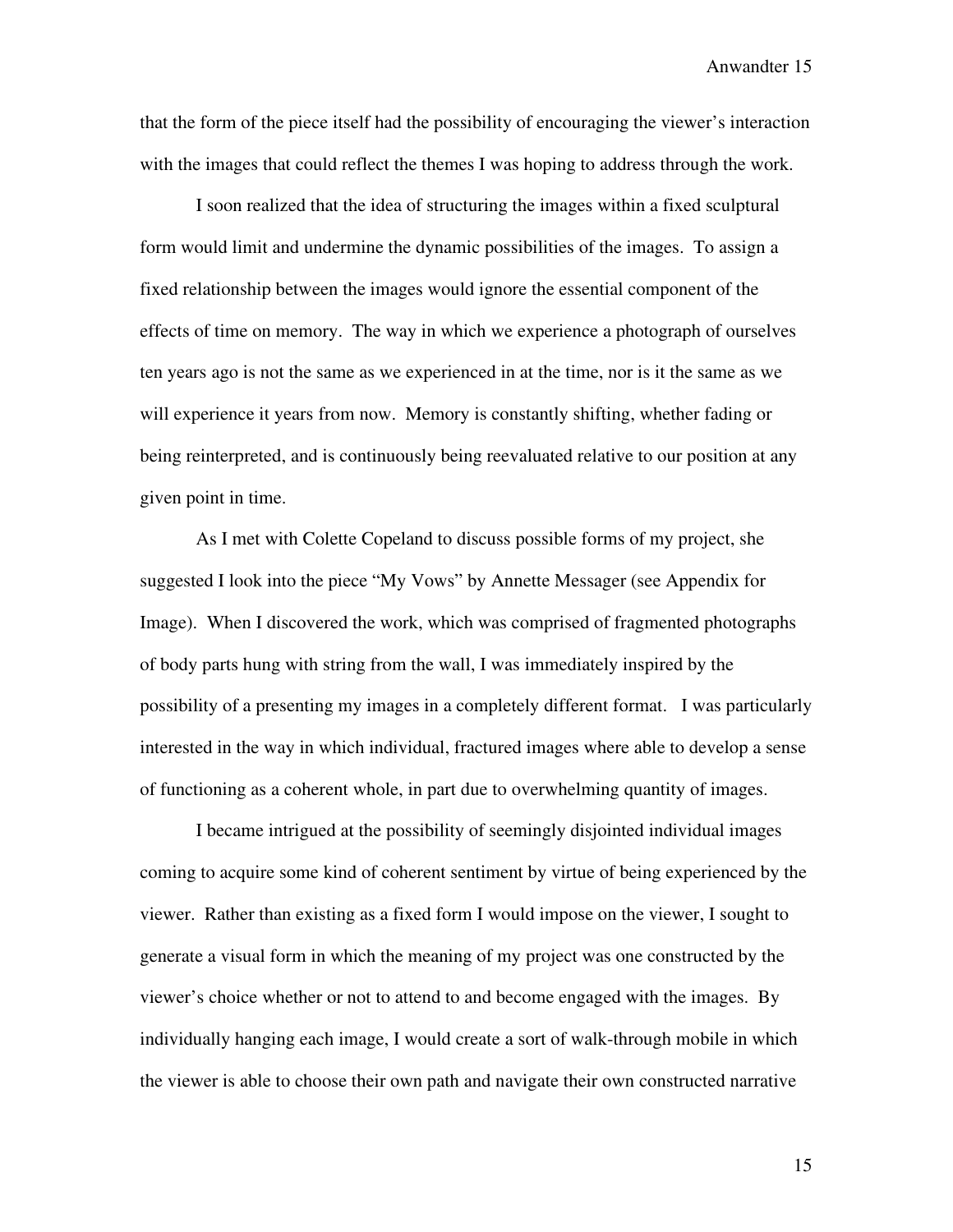out of images that they impart with meaning. In addition to allowing individual freedom in experiencing and deriving meaning from piece, the format of the installation allows for the interplay of light and time, incorporating the essential components that allowed for the creation of the photographs themselves.

#### *The Form*

Within the context of the installation, I am interested in encouraging shifting relationships relative to the images, so that they may not equally reveal themselves to the viewer without active engagement. A useful technique within psychology experiments to elicit attention from subjects in to manipulate the saliency of an image. Within my piece, I have incorporated this approach by developing a technique of transferring photographs onto plexiglass that produces subtle, transparent images that are often difficult to discern without fully attending to the individual image.

In selecting the size and complexity of the images, I incorporated a diverse collection in order to facilitate multiple types of interaction with the viewer. While some images were chosen to be more accessible to viewers from a distance, others sought to invite viewer's closer, eliciting a more intimate relationship in order to uncover the delicate details of the photograph. The relative vertical positioning of the images further demands the active engagement of the viewer in order to examine images either above or below eye level. By manipulating the accessibility of the images relative to the viewer's location, the work seeks to encourage a continual shifting of perspective, imparting a dynamism to the visual, spatial and temporal experience of the installation.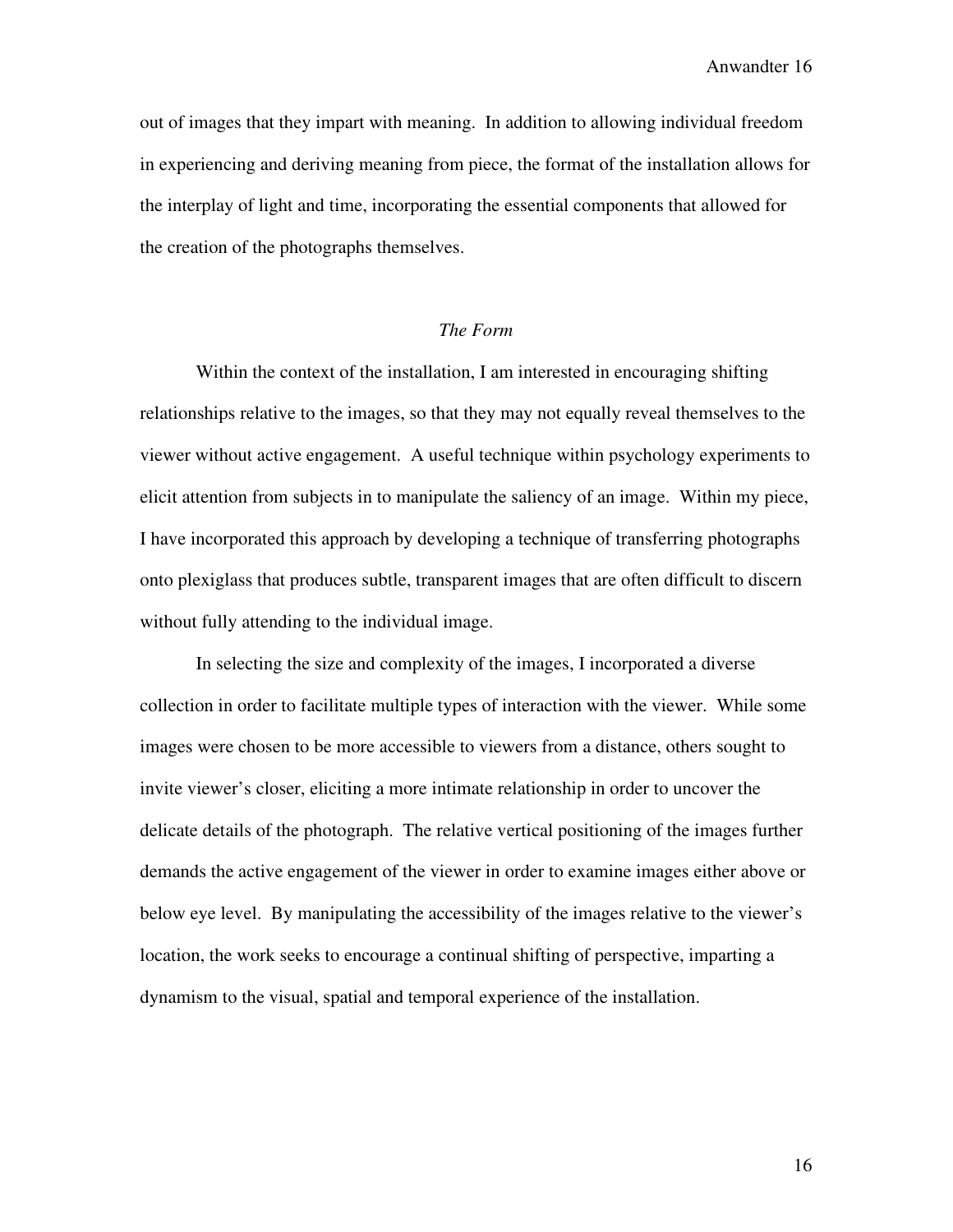#### *Subject Matter*

By drawing from images addressing a wide range of subject matter I sought to address the multiple levels in which images may be read, as well as remembered. It would be difficult to unify all the images under any theme other than memory, as each image speaks to a different domain in which meaning can be drawn.

Initially, when I was formulating the idea I wanted to develop, I considered only using photographs which I shot myself and exploring the relationship of seeing the world specifically from our own perspective. However, when I further considered my own relationship to photographs over the course of my life, I realized that being in front of the camera played as significant a role in the construction of a photographic memory as being behind it. Experiencing the world from behind the lens of the camera encourages for us to project our inner experience out, as we are able to exercise control over what we deem worthy of recording and how to convey it. On the other hand, becoming a subject to be photographed allows us the unique possibility of viewing ourselves from the outside in, to view ourselves from an alternate point of view.

In particular, given my interest in the constructed nature of memory, it is interesting to consider the effect of who is in control of what is selected to be remembered through the creation of the photograph. For instance, for most of us, the majority of our early memories of who we remember ourselves to be where selected and reinforced for us by our parents. And while most of us treasure these precious images as links to our own specific past, in many ways they are simply our own personal enactments of widely shared photographic conventions. Birthday parties. Vacations. Holidays. Class pictures. From a distance, we are able to recognize what type of personal photograph is being presented, regardless of the specific characters involved,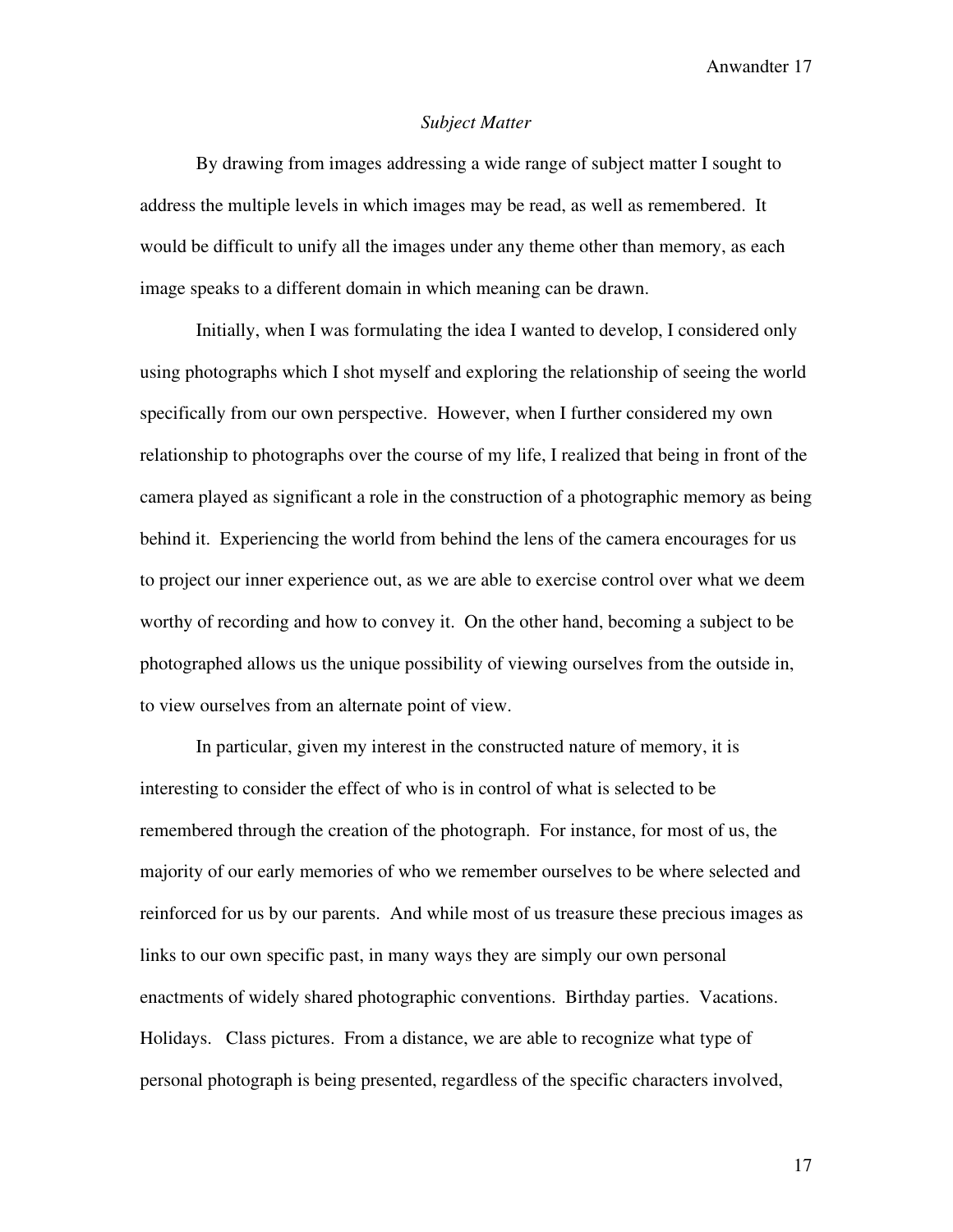and it may encourage us to recall our own photographic records which fall within the same category. In this way the photographs are able to reflect both a personal and universal element in our individual and collective construction of memory and identity.

Through the process of collecting, editing and reframing the hundreds of photographs I used as source material, I found myself exerting new control over images that had long been locked in time. In working with this broad collection of images, I reinevestigated them through the process of organizing them into over thirty different layouts (see Appendix for images). As I selected the images, I was continually forced to ask myself "What is the significance of this photograph?" Often, I would select multiple aspects of the same image to re-examine and highlight as the central subject of the image to attend to. It was interesting to find, within my own personal memories, how much could be evoked by a simple image, whether that be a hesitant gaze, an ornament on a Christmas tree or the wallpaper from my childhood room. Given the process I elected to use, which facilitated a continuous interplay between chance and choice, I constantly had to determine what I considered essential in order to read the photograph. In cropping images down into square formats, I continually had to preferentially attend to some aspect of the image, at the expense of eliminating some aspect I deemed more peripheral. My process echoed the series of stages involved in the encoding, storage and retrieval of memories, through which information is often lost and modified as it is transferred from one stage to another. Regardless of who was responsible for the production of the photograph, however, the meaning drawn from the image remains largely the domain of the viewer.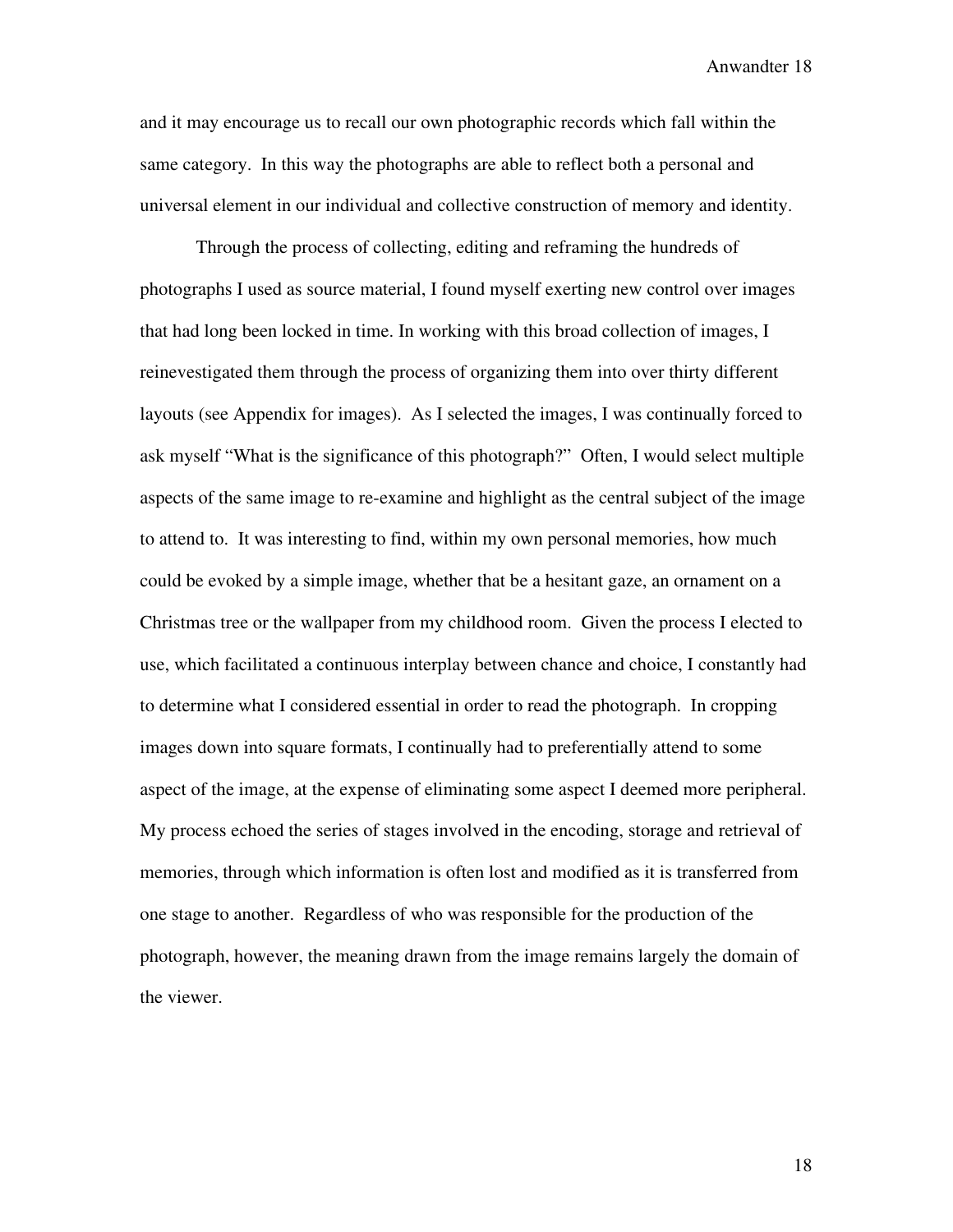#### *Making the Transfers*

As I have mentioned, the process involved in the creation of my thesis reflects the series of stages involved in processes of memory. In both processes, information is lost and transformed at various points. Within the process of transferring images, these multiple stages result in sequential deterioration of the quality of the image as it is further and further removed from its original form, as a printed negative.

Initially, fall semester I considered a number of different approaches to transfer photographs onto plexiglass. I experimented with Liquid Light, a light sensitive emulsion that allows you to print black and white photographs onto a wide range of surfaces, and Lazertrans, a decal surface that you can directly print on using an ink jet printer. Although both of these approaches were able to deliver images onto the plexiglass, I found them limited and aesthetically lacking in translating the concepts I sought to address in my project; the images made with Liquid Light were too subtle and would have limited my images to being entirely black and white, while the images printed on Lazertran looked too direct and artificial. Fortunately for me, in talking with a good friend of mine who was working on his own Fine Arts thesis, I was introduced to the idea of using an ink transfer method. After experimenting with this method and incorporating it onto the Lazertran decal surface, I finally found my desired technique and effect for my project, marking a critical turning point in the development of my thesis.

The starting point for this process of transferring photographs onto plexiglass began with scanning images and structuring them into layouts in Photoshop. These layouts were then printed on a lazerprinter and cut down into individual squares. In order to transfer the images, I used Xylen Blender pens, which contain a solvent that is able to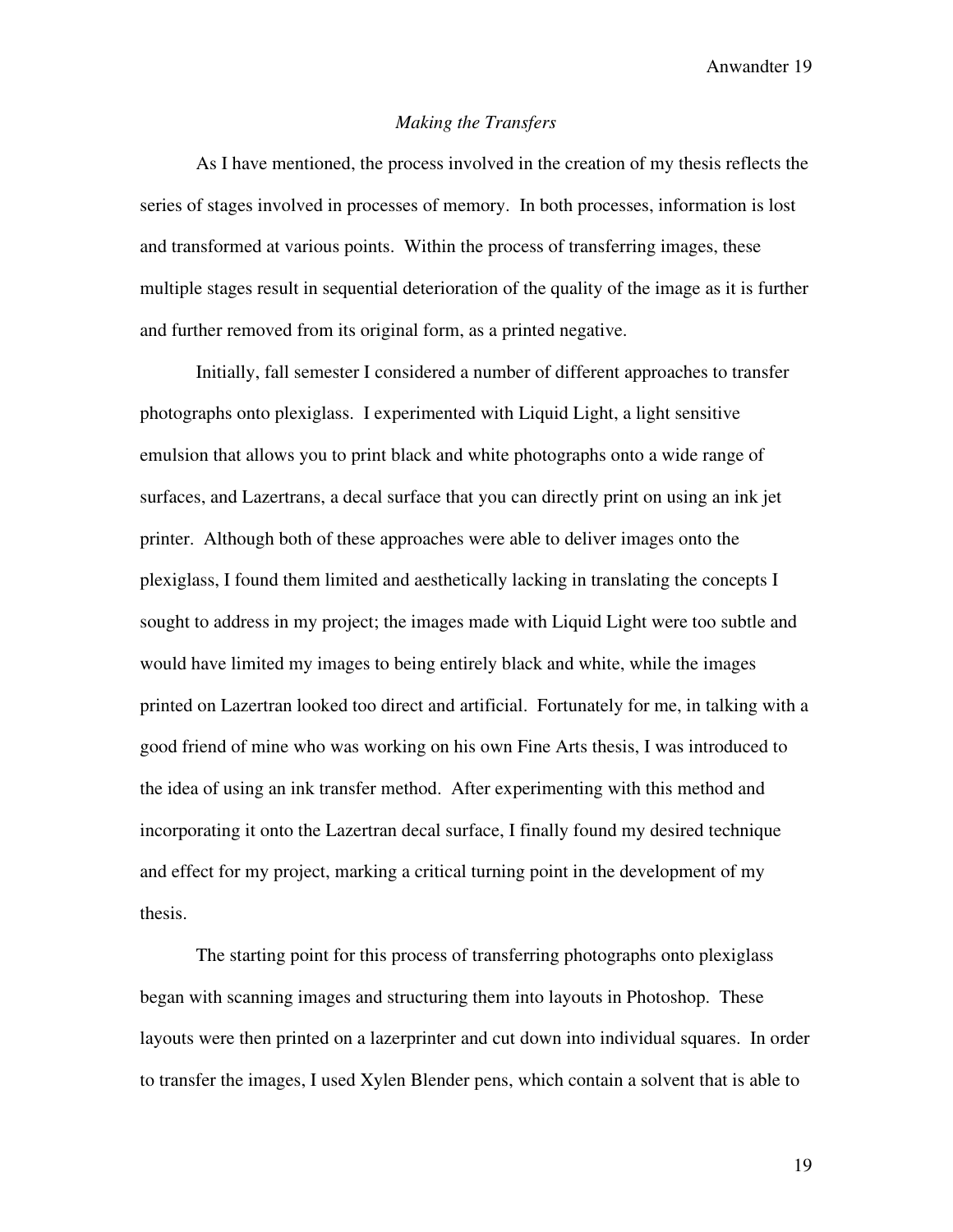bleed the ink from a printed image onto another surface, in my case Lazertran. I would place the printed photograph over the Lazertran and repeatedly alternate between covering the entire back surface of the image and forcefully pressing my fingers against it, in order to cause the ink to bleed from one surface to the next. This process was both labor and time intensive, ranging from 5-10 minutes per image (see Appendix for images). I would often find that critical aspects of the image were not transferring (I learned that some inks transfers more easily than others) and proceed to spend several minutes on one seemingly minute detail of the image. Additionally, the process of transferring images was often very delicate, as the Lazertran surface could often tear. Once the images had been transferred onto the Lazertran surface, they were then individually placed in a bowl of warm water for a minute or two until the thin and fragile decal surface separated from its paper backing and could be carefully transferred onto the plexiglass. After a couple hours, when the images had dried onto the plexiglass, they were coated with multiple layers of polyeurothane, which functioned both to provide a protective coating and to impart greater translucency to the images.

At times, this process could be very frustrating, resulting in countless hours spent on unusable images. On the other hand, however, the process was very rewarding and provided a unique opportunity to individually explore images of the past and honor these precious moments through an intensive, intimate process.

#### *Limitations*

In making a project of such intimate nature, I encountered a great deal of frustration along the way when I felt the work I was producing was deviating from my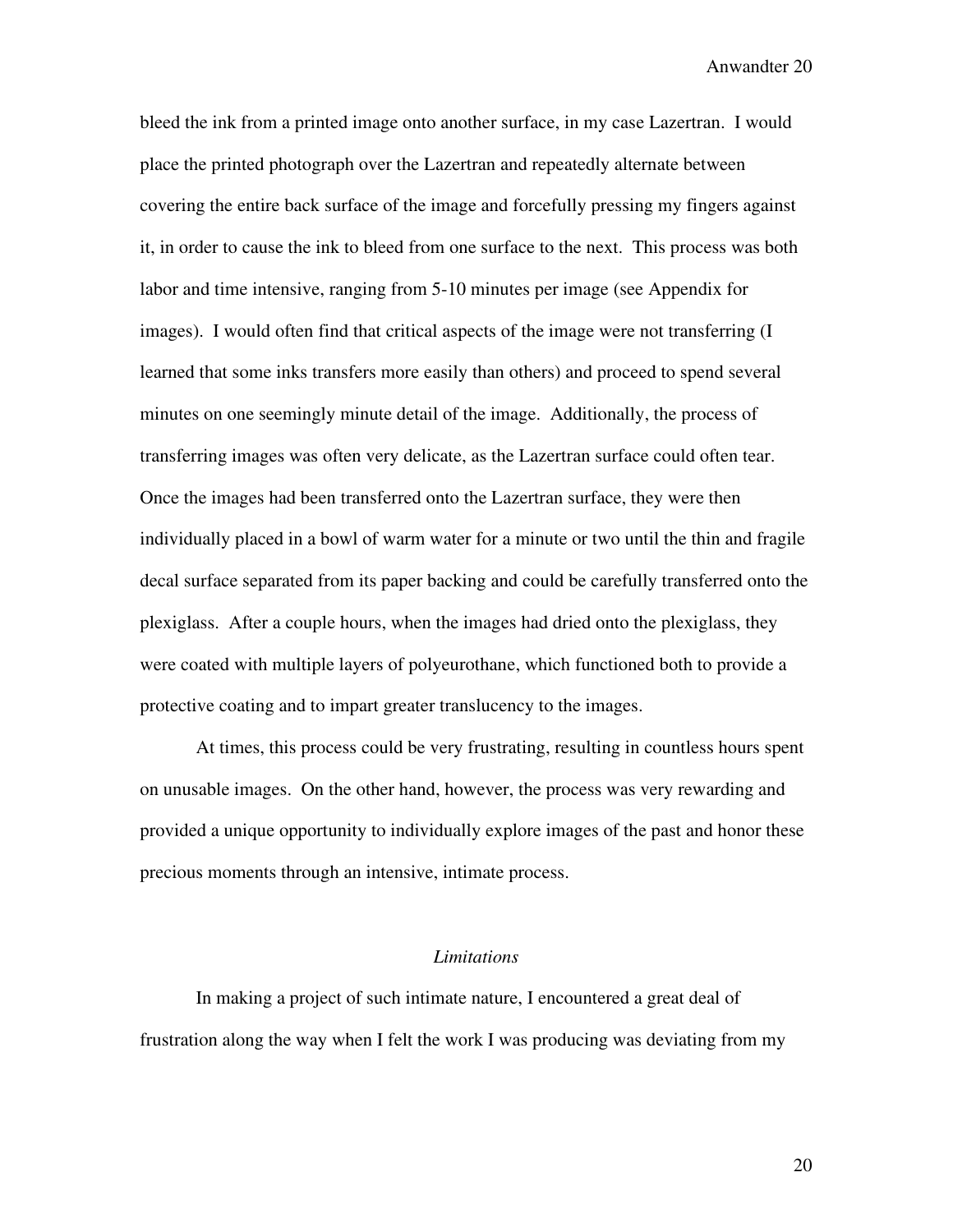original vision. Never before have I been so personally invested in a single project and this great care also led me to be my harshest critic along the way.

In addition to numerous technical challenges with my technique, it occurred to me as I was nearing two hundred images that there were countless other iconic photographs of my life that I had neglected to scan while I was home over Christmas break. This reality truly saddened me as I felt the piece would surely suffer from this limitation. Although perhaps no one else would recognize the absence of particular images from my piece, I could not avoid the gnawing feeling in my stomach that the piece was destined to be incomplete.

Additionally, in looking at the images I had been working with, it occurred to me that the project had evolved from an idea of depicting the way I had seen my world through my own photography over my life to how I have been both a subject and author of the photographic narrative of my life. As I look back now I realize that it is natural and in fact a critical part of the artistic process for the work to develop and change from an initial concept as the idea is transformed into its physical form.

At this point I had to take a few days off from my constant production of images and reevaluate the focus of my project, negotiating where I had wanted to go and where it appeared to be going. After some time reflecting on my thesis as a whole I came to realize that my frustration was simply a product of a seemingly inevitable trap I have fallen into throughout my life and in fact one of the very issues I was seeking to address within my piece. Photography allows us to believe that we can in fact "capture a moment," and, by extension, the belief that if somehow we are able to capture enough of them, particularly those we deem significant, then somehow photography can offer us a means to have a tangible grasp on our life. This, however, as I have sought to address, is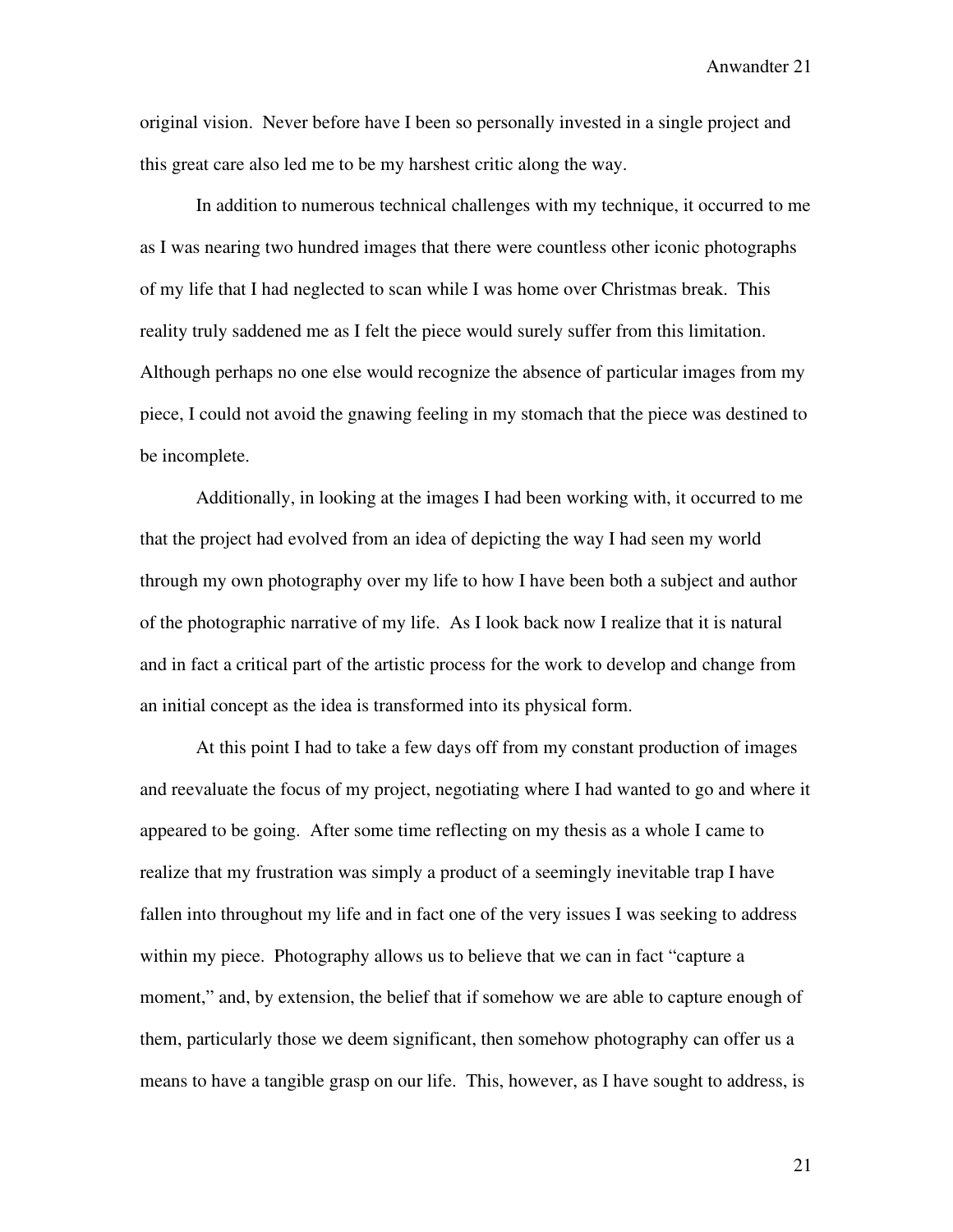an illusion that we may try to accept as truth in order to impart a material structure to the ephemeral nature of our lives through the form of "frozen moments" provided by photographic evidence. Through the process of making my pieces I became so caught up in the momentum of producing images and trying to translate my life through the limited form of photographs, that I forgot the sheer impossibility of this prospect that had initially motivated me.

#### *Reflection*

If photographs are inherently limited, then why do we attach so much significance to them?

The photograph will never be capable of serving as a substitute for the actual experience depicted within the image. Yet, photographs are immensely significant and precious to the individuals to whom they belong to. The value of the photograph, however, does not exist in the purely material form. Rather, photographs draw their power from the very source of their limitation. While the physicality of the photograph will always bind the material form to a precise moment in which the image was produced, the subjective experience of both creating and viewing the objective image is able to impart transcendence to the tangible object. It is the individual's experience, not the photograph itself, which instills an image with value. Thus, photography offers a link to both our memories and our current construction of identity as we establish connection and meaning from precisely where the physical traces of the photograph leaves off and our subjective, qualitative experience takes over.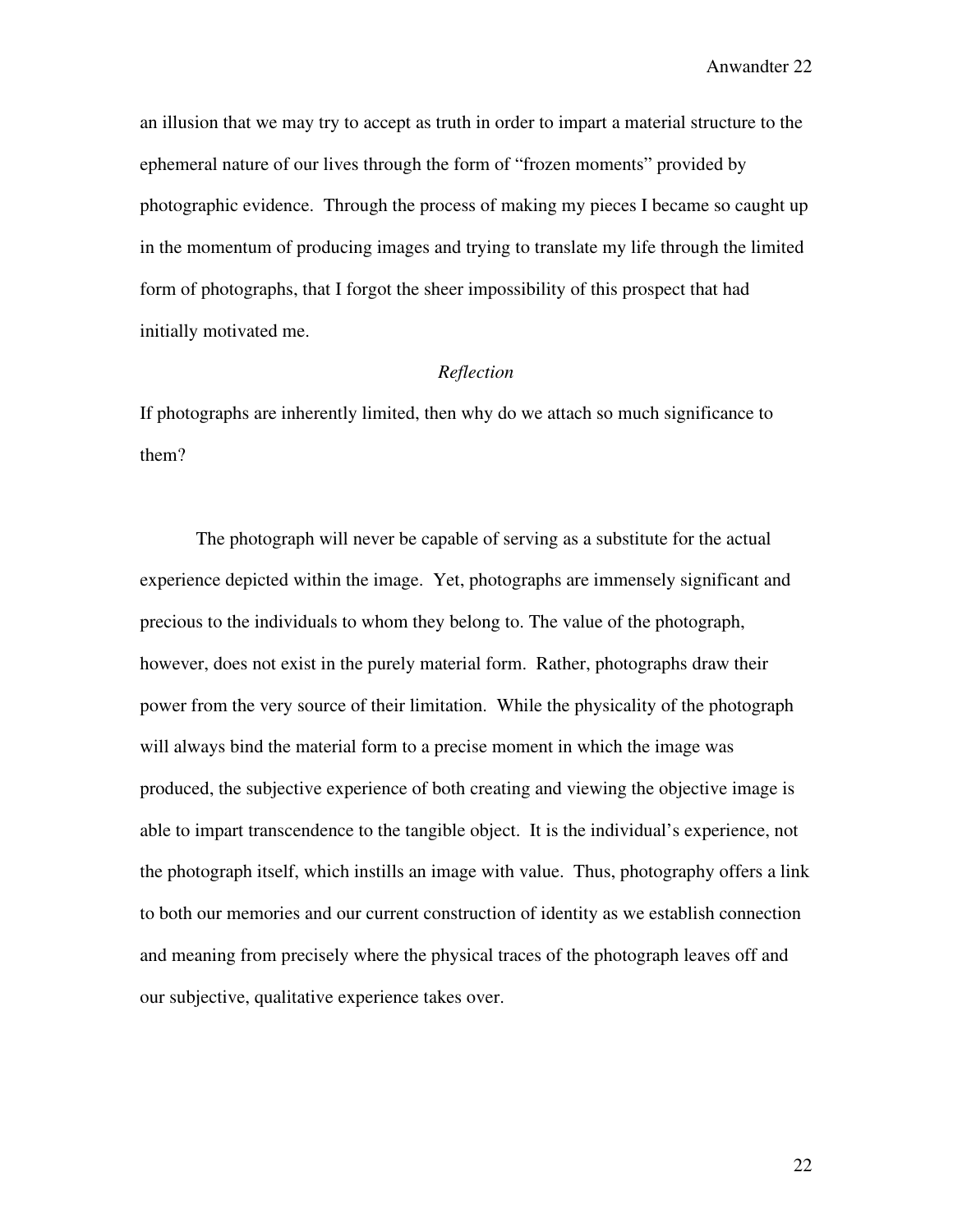#### Works Cited

Beloff, Hala. *Camera Culture.* New York: Basil Blackwell, 1985.

Borges, Jorge Luis. "Funes, his memory." In *Collected fictions.* (A. Hurley, Trans.) London: Penguin, 1998. 131-138.

Buchler, Pavel. *Ghost Stories: Stray Thoughts on Photography and Film.* London: Proboscis, 1999.

Conway, Martin A., Jefferson A. Singer, Angela Tagini. "The Self and Autobiographical Memory: Correspondence and Coherence." Social Cognition Vol.22 No.5(2004):491- 529.

Slater, Don. "Domestic Photography and Digital Culture." *The Photographic Image in Digital Culture.* Ed. Martin Lister. New York: Routledge, 1995. 129-146.

Sontag, Susan. "In Plato's Cave." *On Photography.* New York: Picador, 1977. 3-24.

Sutin, Angela R., Robins, Richard W. "The Continuity and Correlates of Emotions and Motives in Self-Defining Memories." Journal of Personality Vol.73 No.3 (June 2005): 793-822.

Woike, B.A. "The use of differentiation and integration processes: Empirical studies of "separate" and "connected" ways of thinking. Journal of Personality and Social Psychology. 1994. 142-150.

Downing, R., Liu, J. & Kanwisher, N. (2001). "Testing cognitive models of visual attention with fMRI and MEG." Neuropsychologia*,* 39, 1329-1342.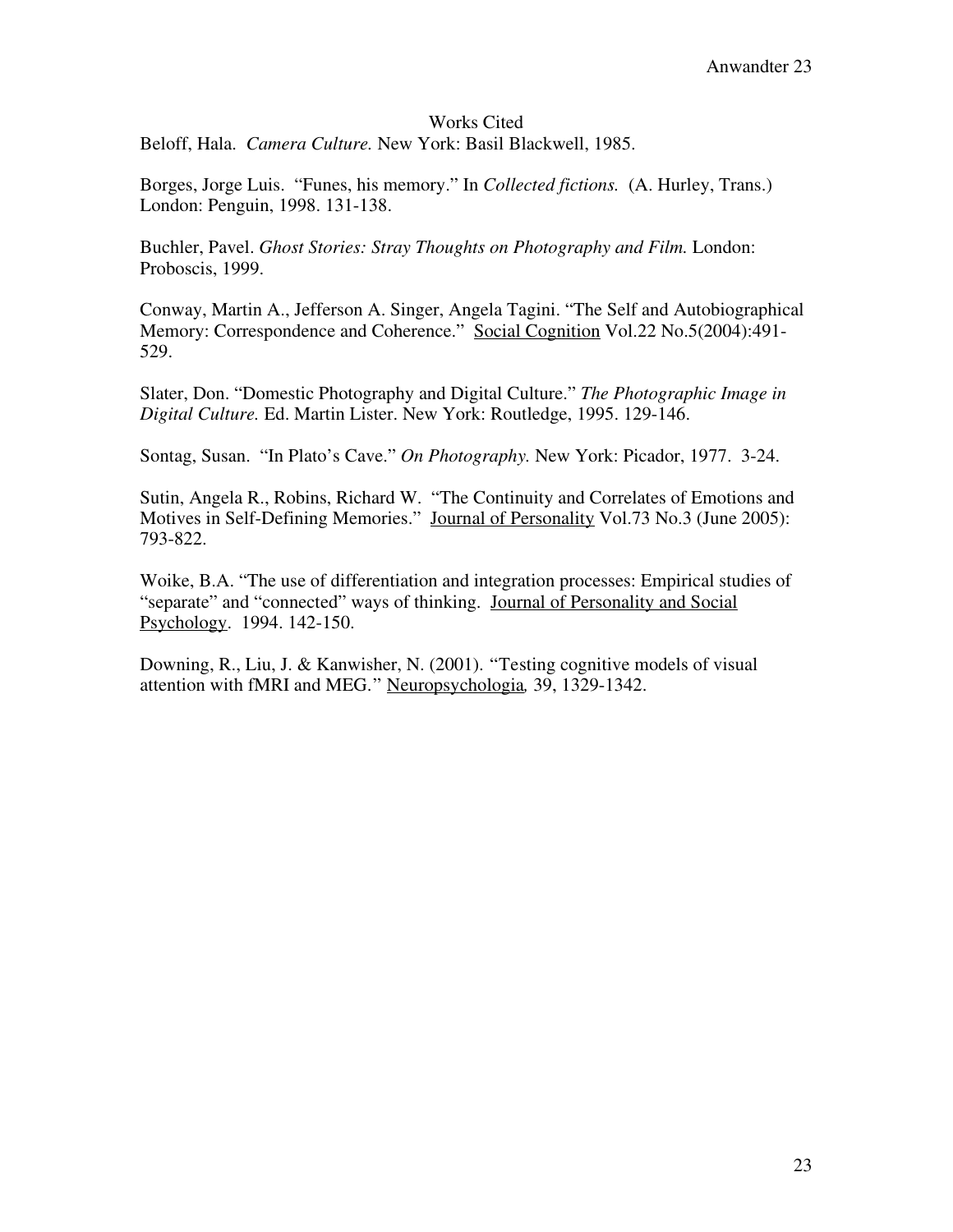Appendix

QuickTime™ and a TIFF (Uncompressed) decompressor are needed to see this picture.

Influence: Annette Messager "My Vows"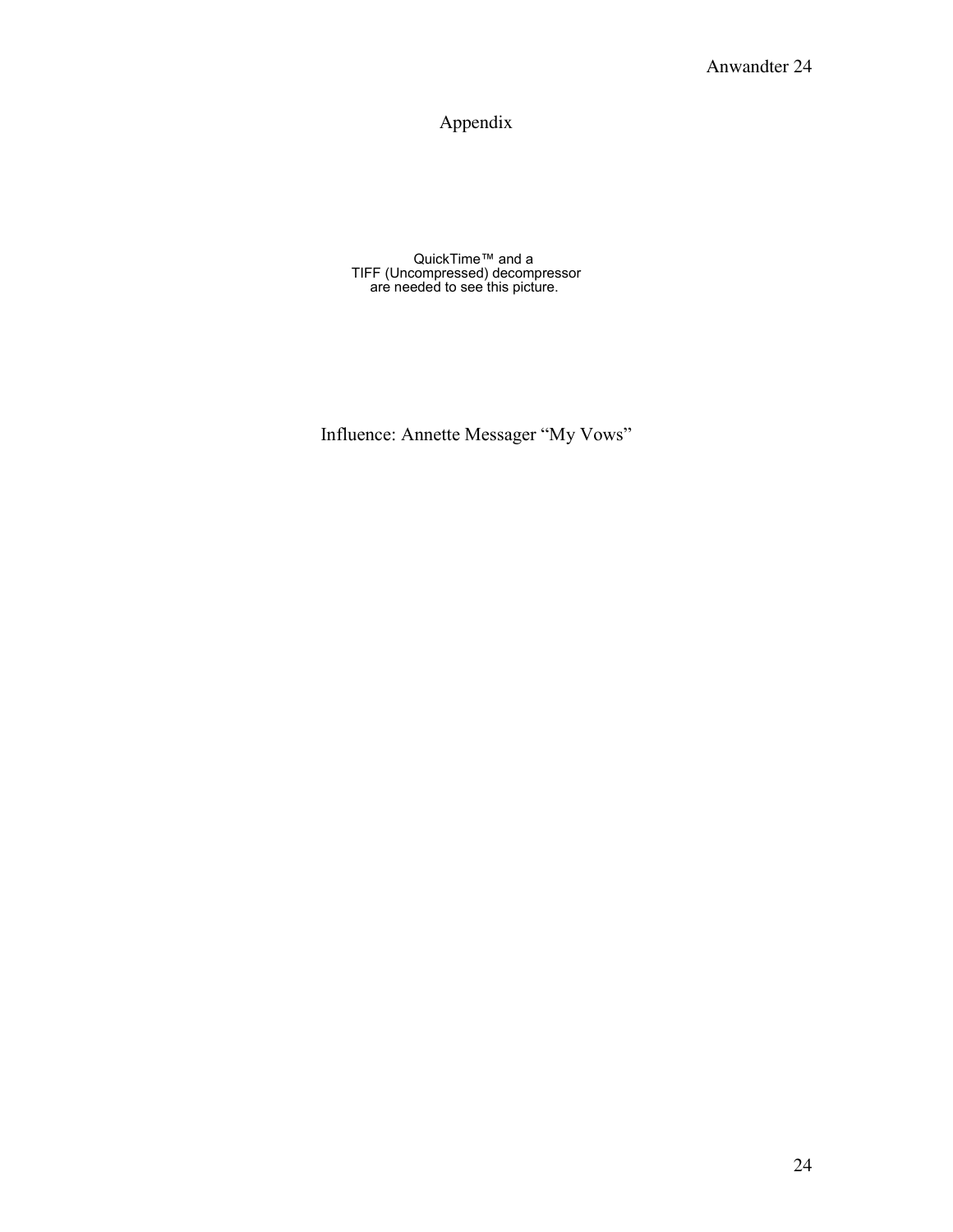

Producing Images:

1) Coating the back of the ink-jet print with xylen pen



2) Alternate between forcefully pressing on back of image and recoating with xylen pen.



3) Soak image in water and then slide separated decal onto plexiglass.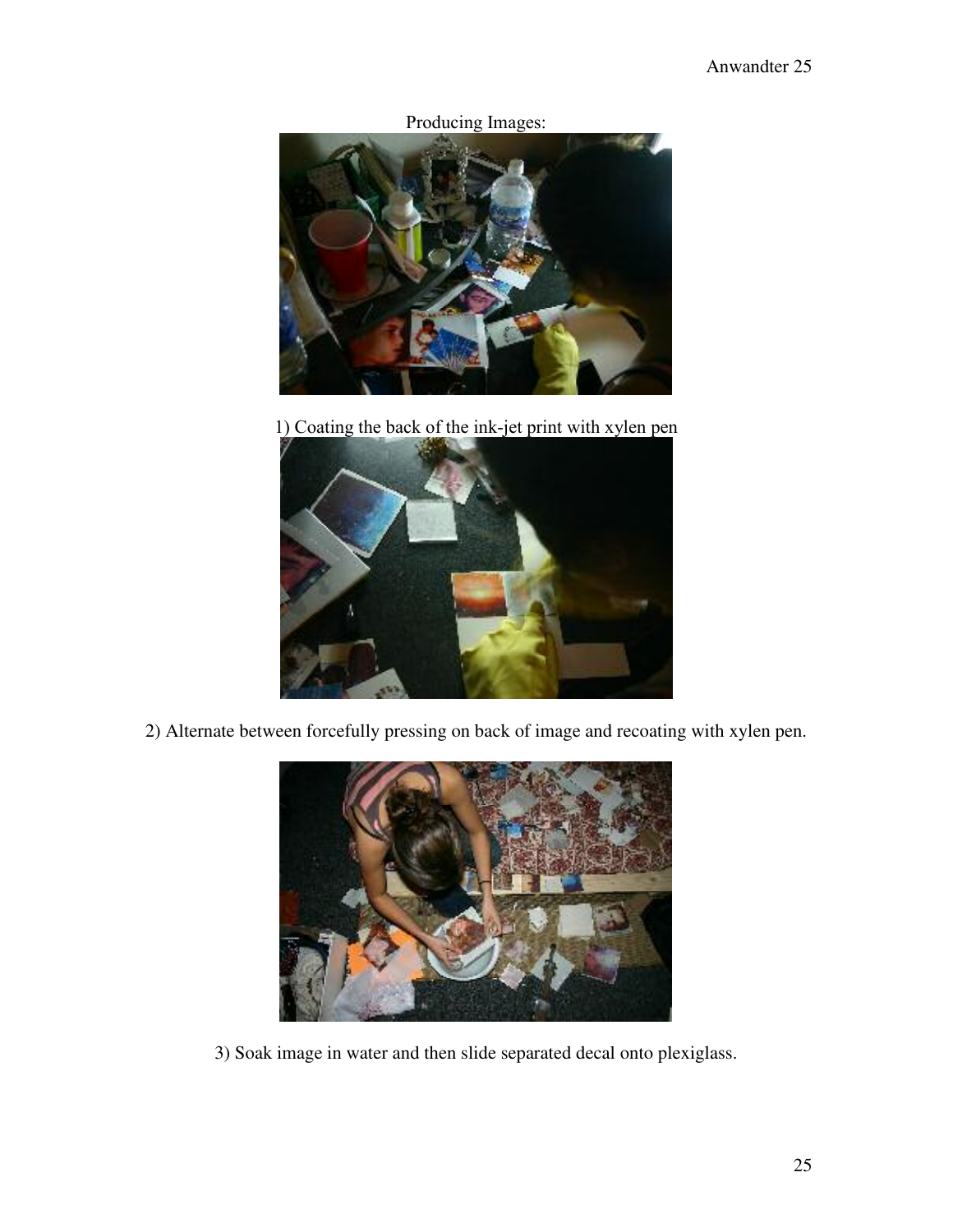## Images of Installation



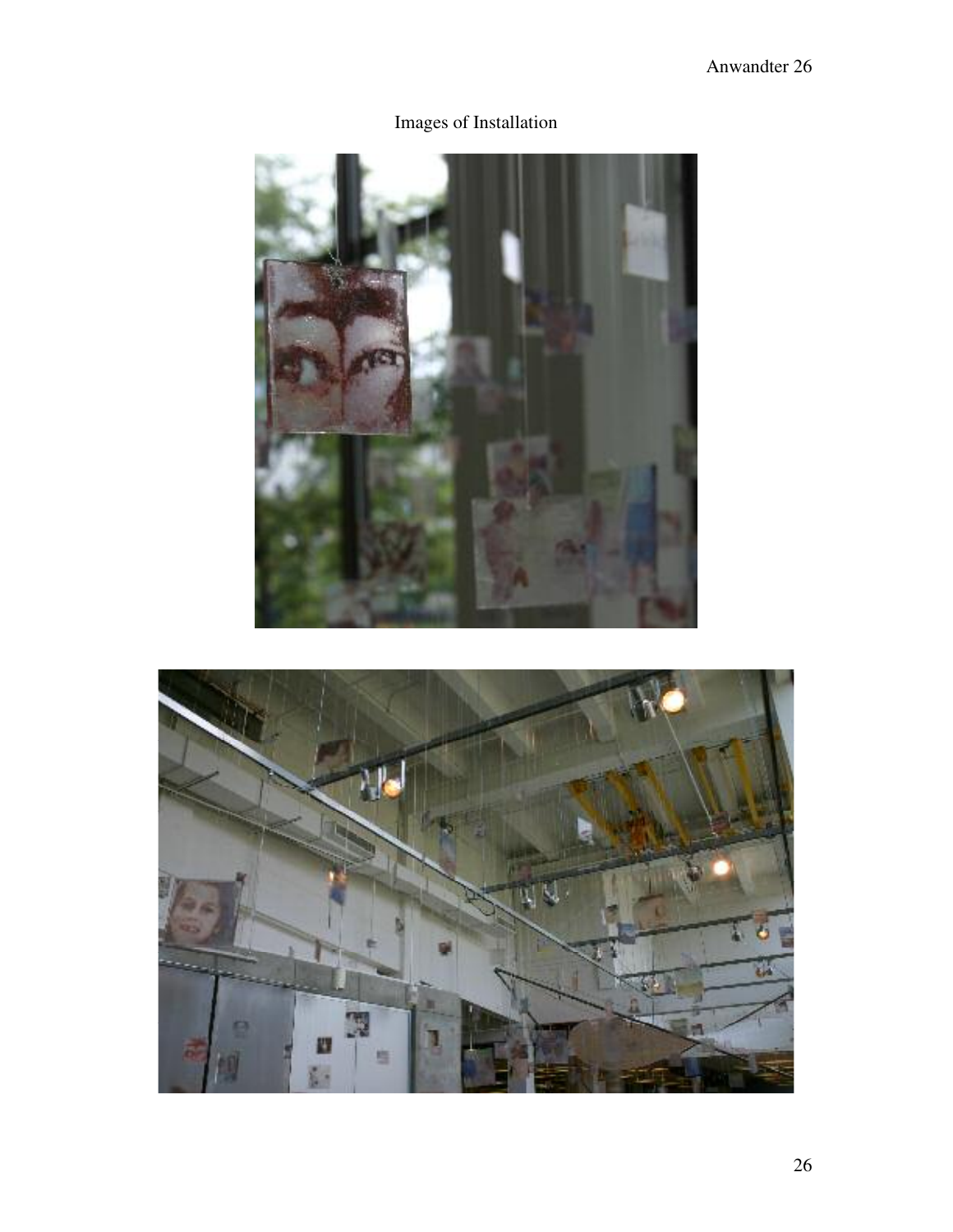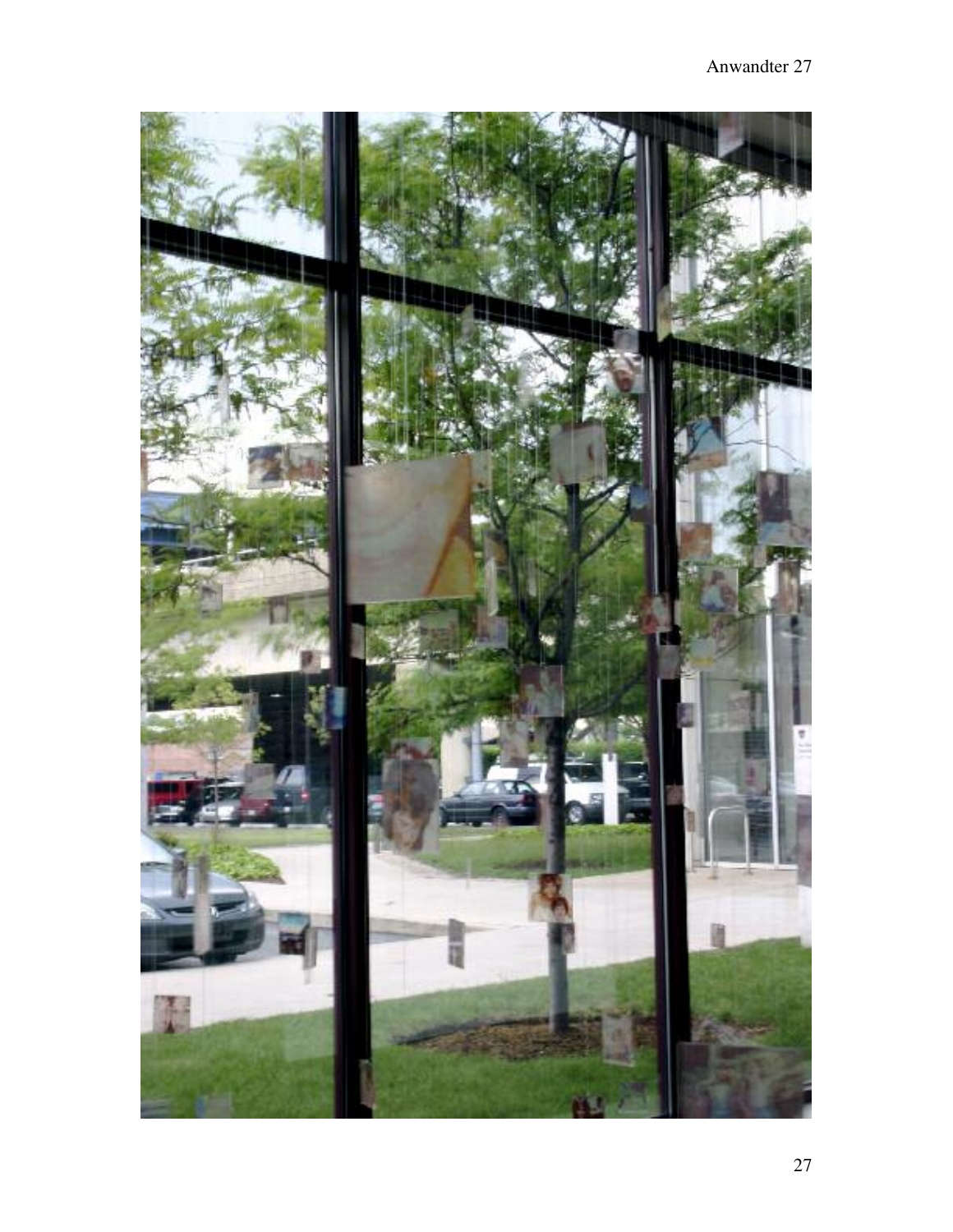